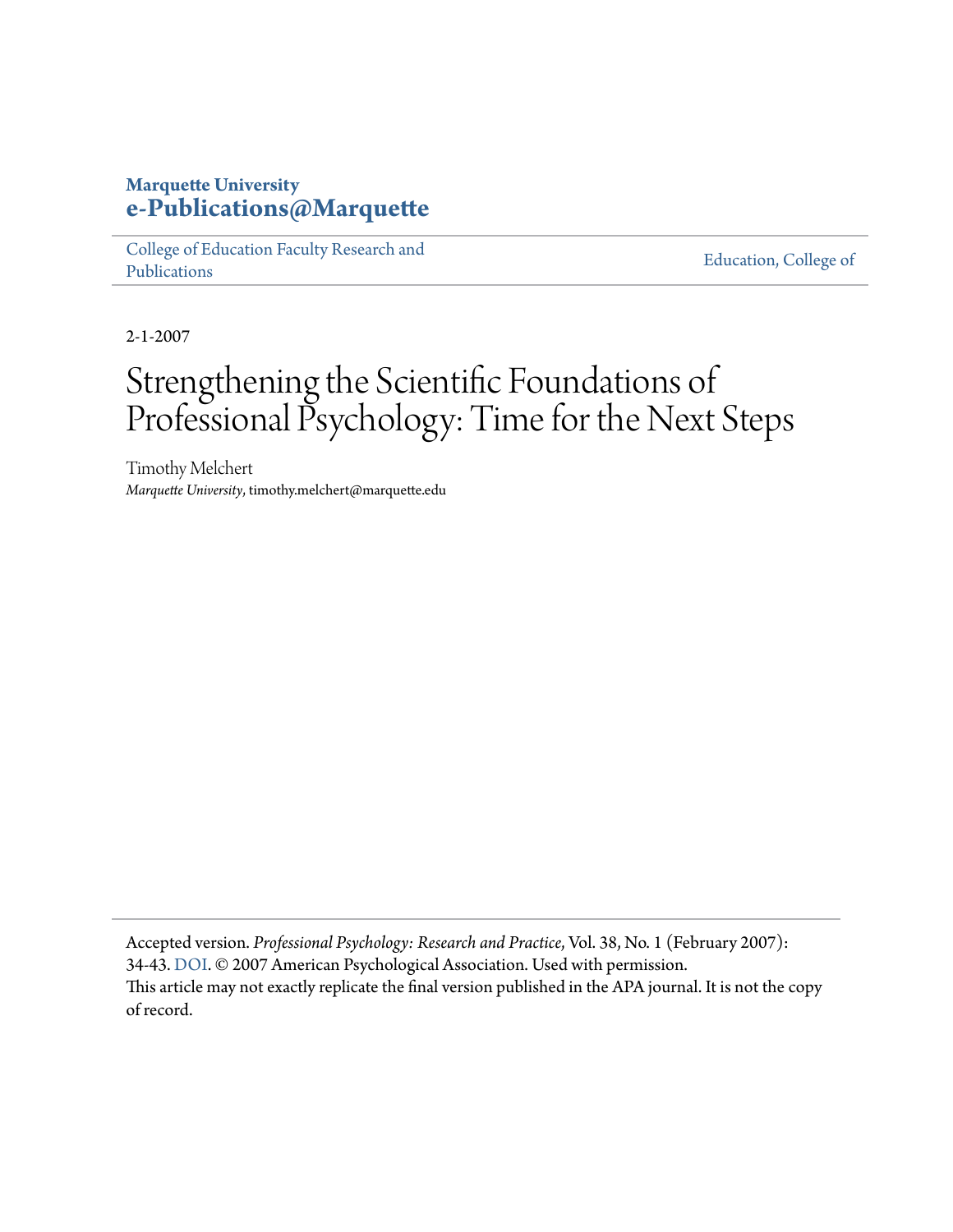## **Strengthening the Scientific Foundations of Professional Psychology: Time for the Next Steps**

**Author:** Timothy P. Melchert

**Abstract:** The field of professional psychology has been tremendously successful, although it has also been characterized by many competing preparadigmatic theoretical orientations, which have led to a great deal of contention as well as conflicting views regarding psychological development, functioning, and behavior change. There is now widespread agreement regarding scientific explanations of many psychological processes, however, and, consequently, it is time to update the basic conceptual frameworks used for professional psychology education and practice. Replacing the traditional reliance on an array of theoretical orientations with a sciencebased biopsychosocial framework would resolve many of the contradictions and conflicts that characterized the preparadigmatic era and would also provide a common perspective for unifying psychologists around a shared approach to practice, research, and training.

Few would disagree that both the science and the practice of psychology have enjoyed phenomenal growth and success since their emergence just over a century ago and that the growth of professional psychology during the latter half of that period has been particularly impressive. As early as 1961, E. L. Kelly, the past president of American Psychological Association (APA) Division 12, noted that the growth of clinical psychology was "well nigh phenomenal. Before World War II, clinical psychologists were few in number, poorly paid, and had but little status.... Ours is a success story without counterpart in the history of professions" (p. 9). Since World War II, the number of licensed psychologists in the United States has grown from zero in 1945, when the first psychology licensure law was enacted, to close to 88,500 today (Duffy et al., 2002). Much of the dramatic growth in membership in the APA, which went from 4,173 to over 90,000 during that same period, is also attributable to the large increase in the number of professional psychologists, from a minuscule number before World War II to approximately two thirds of the membership today (APA, 2005b).

Given the youth, reach, and dramatic growth of psychology as a field, it was inevitable that the evolving discipline would experience significant tension and discord and that the science and practice areas in particular would come into conflict, given their differing needs and orientations. At times, the disagreement has been so strong that it is easy to forget that much of the success of professional psychology is directly dependent on the scientific credibility of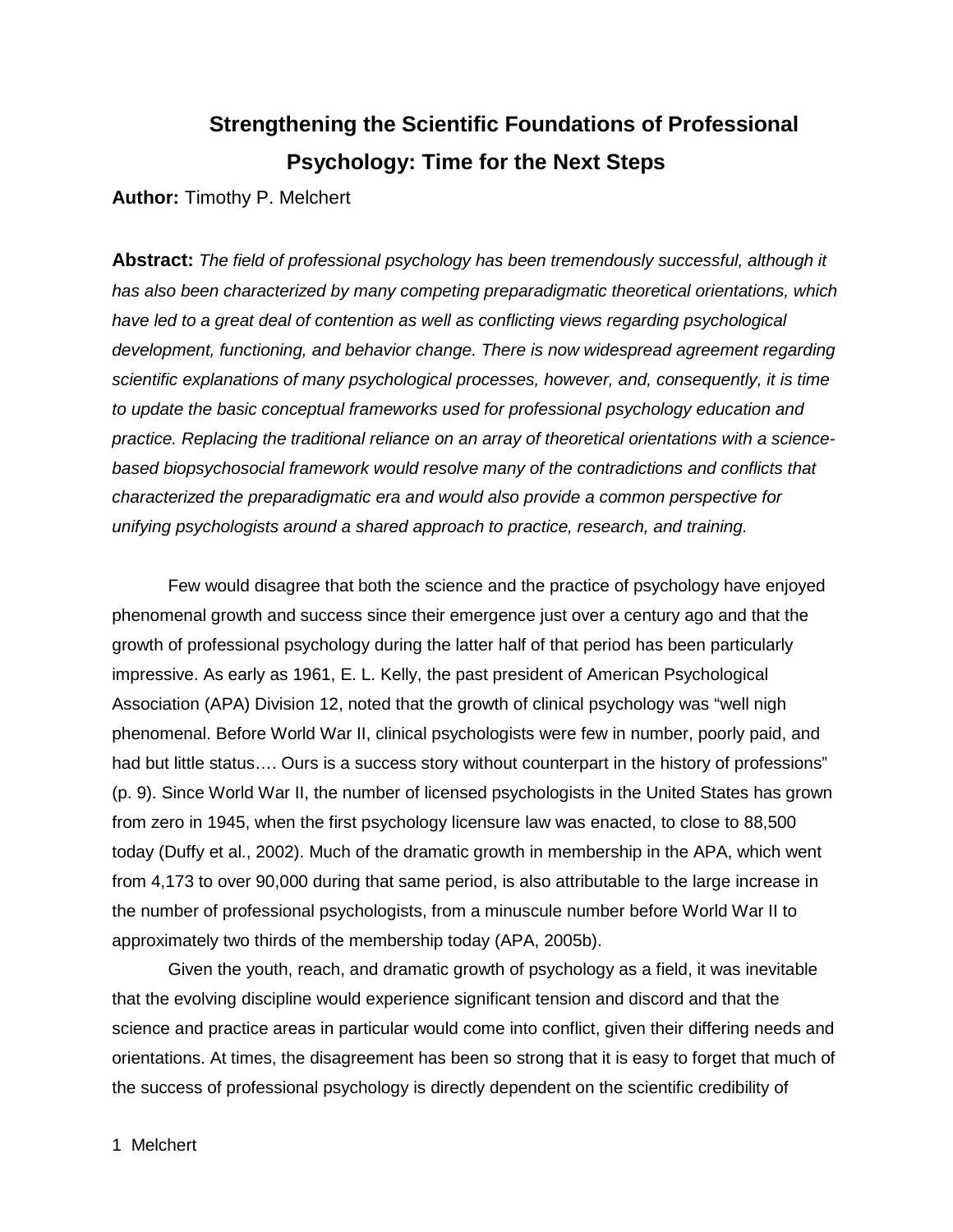psychology as a discipline, and there is little doubt that the status of professional psychology would crumble if the scientific foundations of the field weakened. Indeed, it is reasonable to expect that the ability of professional psychology to continue to prosper is highly dependent on the extent to which the scientific foundations of the field continue to strengthen.

It is also critical to acknowledge that a large part of the impressive growth of psychology as a scholarly discipline is attributable to the emergence of professional psychology and that psychological science has benefited enormously from the success of professional psychology (Sternberg, 2005). There are now a great many professional psychologists who work in a wide variety of settings, and the field has grown quite visible within health care systems, academia, government, and the public in general. We enjoy large student enrollments at both the undergraduate and the graduate levels, which is vital to our standing within universities. Research funding has grown substantially, and grants are usually awarded for attempts to solve practical problems associated with current mental health and social needs rather than for basic science per se (e.g., most of the funding provided by the National Institute of Mental Health goes to projects that have applied, clinical, or translational purposes; National Institute of Mental Health, 2006).

Although the remarkable growth of psychology has presented many important opportunities, it has also posed significant challenges. In particular, our history has been heavily marked by internecine conflict between camps and schools. The competition and antagonism between the various camps and the "dogma eat dogma" (Larson, 1980, p. 19) environment that characterized much of our history might have subsided somewhat in recent years, but the deep divisions that became evident during the controversy surrounding recovered memories of child abuse and the ongoing contention between those espousing positivist and postmodern viewpoints suggest that the competition and divisions have not yet been resolved. Indeed, many leading psychologists have been concerned that the ongoing fragmentation of the field may affect our continued viability as a scholarly discipline (e.g., Gardner, 2005; Kendler, 2002; Rychlak, 2005; Sternberg, 2005; Driver-Linn, 2003, noted that "perceptions of psychology as beleaguered by fractionation and uncertainty are almost ubiquitous," p. 270).

Partly as an attempt to deal with these various conflicts and controversies, broad consensus has developed over the past several years that psychological practice needs to be based on research evidence regarding the effectiveness of our assessments and interventions (APA, 2005a). This tactic undoubtedly will prove useful for dealing with psychotherapeutic approaches that become controversial, and the reliability of the scientific evidence supporting particular approaches has become a primary focus of the debate in recent controversies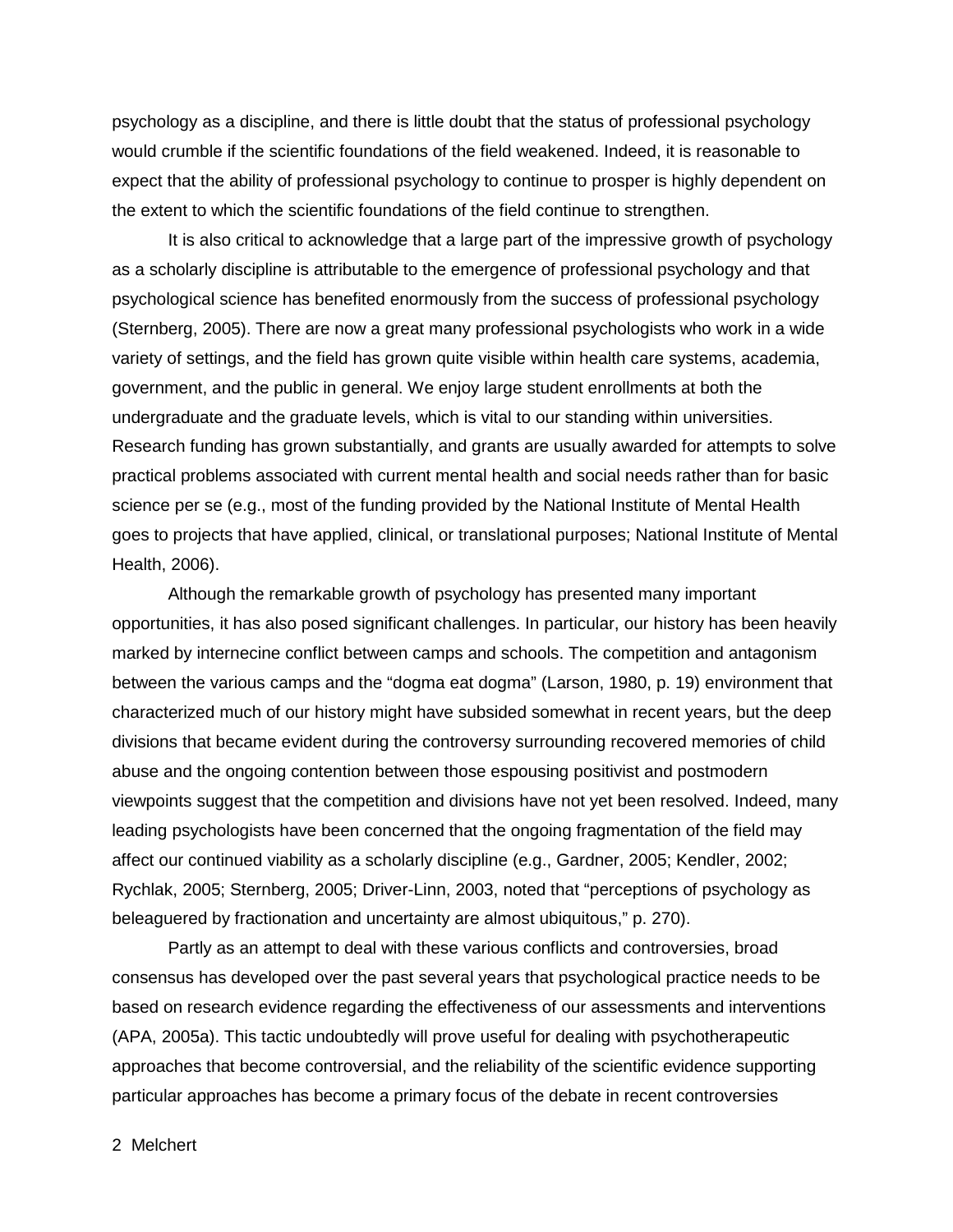regarding novel therapy approaches (Chaffin et al., 2006; Herbert & Gaudiano, 2001; Perkins & Rouanzoin, 2002; Tsai, Morsbach, & Loftus, 2003).

Although there may be growing consensus regarding the need for evidence-based practice, it is not yet clear which types of evidence and which criteria must be considered in evaluations of the effectiveness of particular professional practices. For example, as a field, we offer a remarkably wide variety of theoretical orientations for conceptualizing human development, psychopathology, and treatment. Indeed, over 400 different theoretical approaches have been developed (Corsini & Wedding, 2000). Of course, professional psychology training program faculty do not expect students to learn all of these approaches, but students are usually asked to learn about the most influential ones, which their theories of psychotherapy textbooks often cover chapter by chapter, starting with psychoanalysis and proceeding through humanistic, feminist, narrative, and other, more recent approaches. Students normally learn that these approaches are based on foundational assumptions or first principles that can take remarkably different and irreconcilable perspectives on human nature (e.g., fundamentally conflicted drives in Freudian theory, the blank slate of nearly complete malleability in behaviorism, an optimistic self-actualizing tendency in humanistic theories). These textbooks usually explain that several of these theoretical perspectives address only particular areas of human functioning or have received only limited research examination or inconsistent empirical support.

To help compensate for some of these weaknesses, a variety of eclectic and integrative approaches have also been developed. These generally have also received little systematic empirical examination and are derived from a variety of theoretical starting points (e.g., theory is relatively unimportant in technical eclecticism, integrative approaches often combine two or more of the traditional approaches, and the common factors approach emphasizes still other processes). Students usually receive the message, either explicitly or implicitly, that they must choose one of these theoretical orientations so that their clinical work has structure and direction. Sometimes they make these choices through their decisions about which graduate program to attend and the orientations of the faculty at particular programs. At other times, they choose on the basis of what seems the best fit for them personally or the expectations of an academic advisor.

Compared with other health care professions, this approach to learning the practice of psychology is certainly notable for the latitude allowed for choosing something as fundamental as the theoretical orientation, and consequently several of the particular skills, with which to practice the profession. This approach nonetheless seems to be consistent with the actual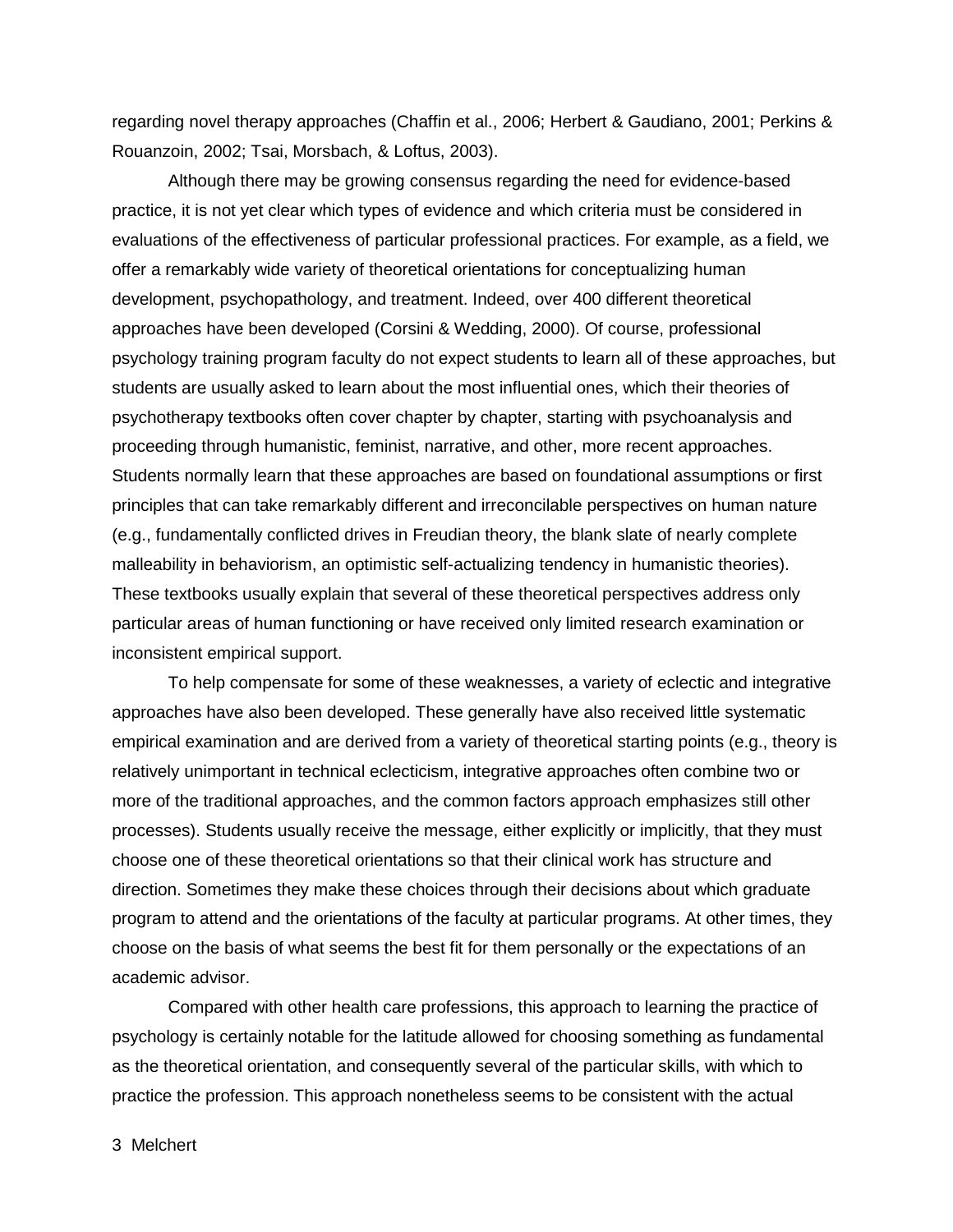practice of psychologists. For example, surveys consistently find wide variation in the theoretical orientations of licensed psychologists and other therapists, with substantial numbers endorsing orientations that fundamentally conflict with others. In fact, these surveys usually find that the largest number of adherents to any one particular orientation, even if it is one of several forms of an eclectic or integrative approach, still remains a minority, usually less than one third of the sample (Norcross, 2005). In addition, although there appears to be growing agreement that the field needs to move in the direction of training and assessing the competencies that its students and new practitioners should possess rather than having them merely complete a core curriculum, there seems to be remarkably little agreement about what psychologists should actually be competent to do at anything more than a very general level, such as the ability to do assessment and intervention, but with almost no specificity as to what assessment or intervention actually entails (Kaslow et al., 2004).

These various sources of evidence clearly suggest that professional psychology lacks a shared, common, and systematic approach for conceptualizing our clinical work and, consequently, for preparing students for entry into the profession. The existence of numerous and diverging theoretical orientations also raises questions about the nature of the scientific foundations of the field. When a field lacks a common language and framework for understanding the subject matter involved, it becomes evident that the field may not be based on a particular body of scientific knowledge and associated skills that students and new practitioners are expected to master. Is it then possible that there exist multiple, relatively independent bodies of scientific literature that support a variety of different theoretical orientations for practicing the profession? This article addresses these questions and presents the argument that psychological science has advanced to the point where a unified, sciencebased conceptual framework for professional practice should replace the multifarious assortment of theoretical orientations that have dominated professional psychology throughout our history.

This article proceeds by briefly reviewing the preparadigmatic nature of young sciences before discussing the current scientific status of psychology. It is then argued that a current scientific perspective on human development, functioning, and behavior change conflicts with many of the traditional viewpoints that we still often use for conceptualizing our clinical work as well as our educational programming for preparing future psychologists. Then four propositions are offered for establishing a conceptual framework for the practice of psychology that accommodate and integrate the well-established scientific findings regarding the full range of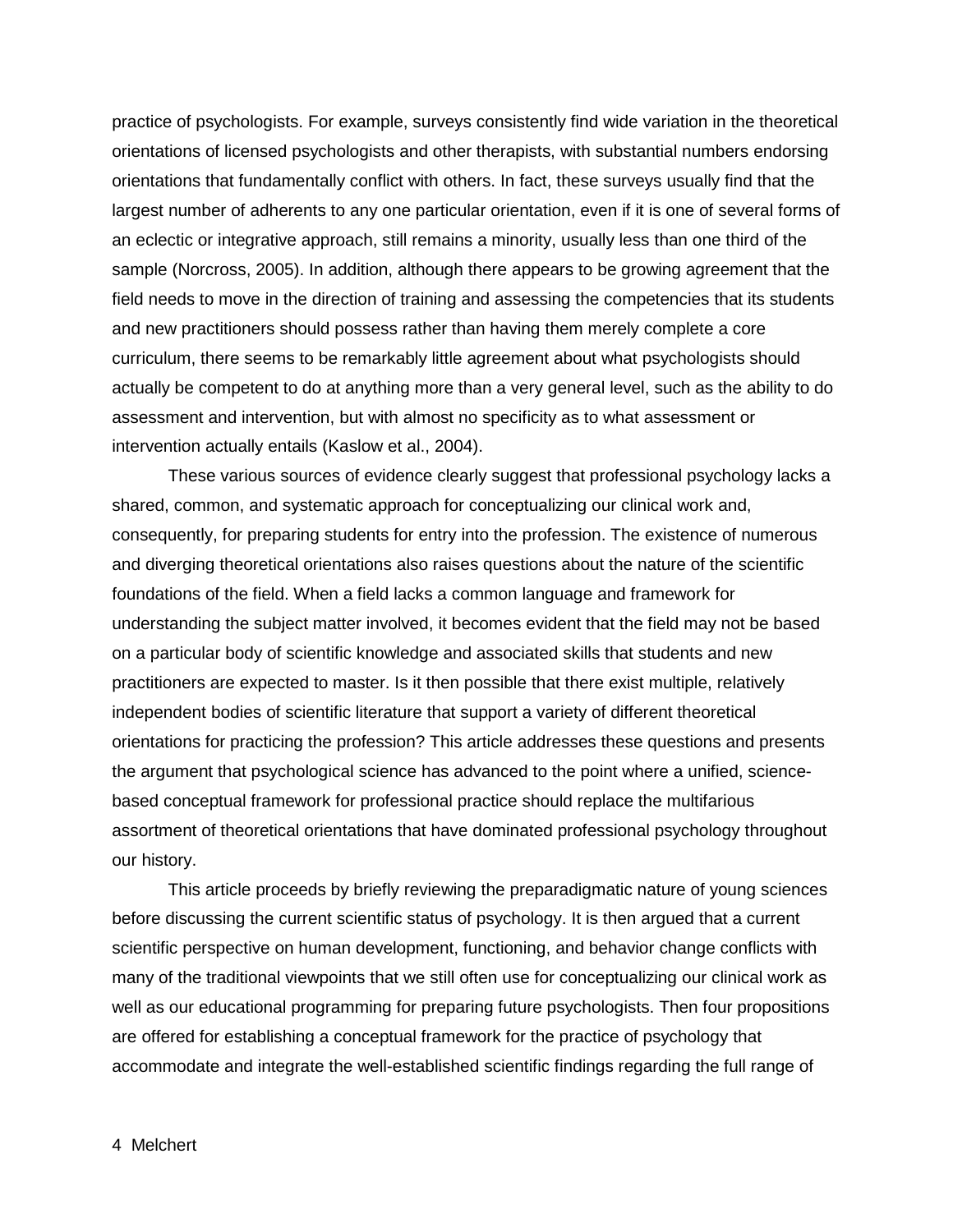biological, psychological, and sociocultural influences on human development and functioning as well as the full range of evidence-based practices that psychologists currently use.

#### **The Nature of Science and the Scientific Evolution of Psychology**

To understand why professional psychology as well as psychology in general have been characterized by many disconnected and often conflicting approaches to understanding human behavior, it is necessary to remind ourselves about the evolution of scientific disciplines in general. Although a detailed analysis of these issues is well beyond the scope of this article, a brief review is necessary to understand the complicated pattern of development that psychology has followed. This complex history is familiar even to new students to psychology encountering their first courses on personality or psychotherapy. In these classes, they learn about the many highly varied and sometimes conflicting explanations for human behavior that have been offered over the years and the dependence of those explanations on first principles that often have simply been assumed rather than empirically examined and verified. Toulmin (1972), a philosopher of science, described the profusion of different conceptual frameworks in psychology as characteristic of a "would-be" rather than a real academic discipline:

The characteristic features of would-be disciplines can best be illustrated… [when] we turn to professional psychologists [and other social scientists] for explanation of the behaviour of individual human beings… . We find a diversity of approaches of a kind unparalleled in physics… split into parties, factions, or sects, which have not managed to hammer out a common set of disciplinary goals.... And so the factional splitting will continue, justified less by agreed empirical demonstrations than by philosophical appeals to general methodological considerations. (pp. 382–383)

The scientific foundations of psychology obviously have strengthened considerably since Toulmin (1972) offered this description. Nonetheless, the proliferation of theoretical approaches to psychotherapy has continued up to the present. Some recently developed approaches, such as those involving repressed memories of child abuse, eye movement desensitization and reprocessing, thought field therapy, and attachment therapy, quickly became controversial (Brown, Scheflin, & Hammond, 1998; Chaffin et al., 2006; Herbert & Gaudiano, 2001; Perkins & Rouanzoin, 2002). Many others, including several of the eclectic and integrative theoretical models that have been developed recently, have not yet become widely known or undergone thorough empirical examination (Kazdin, 1996; Norcross, 2005).

It is important to note that this type of scientific development is not at all unprecedented. Indeed, young sciences normally are characterized by fragmentation and competition among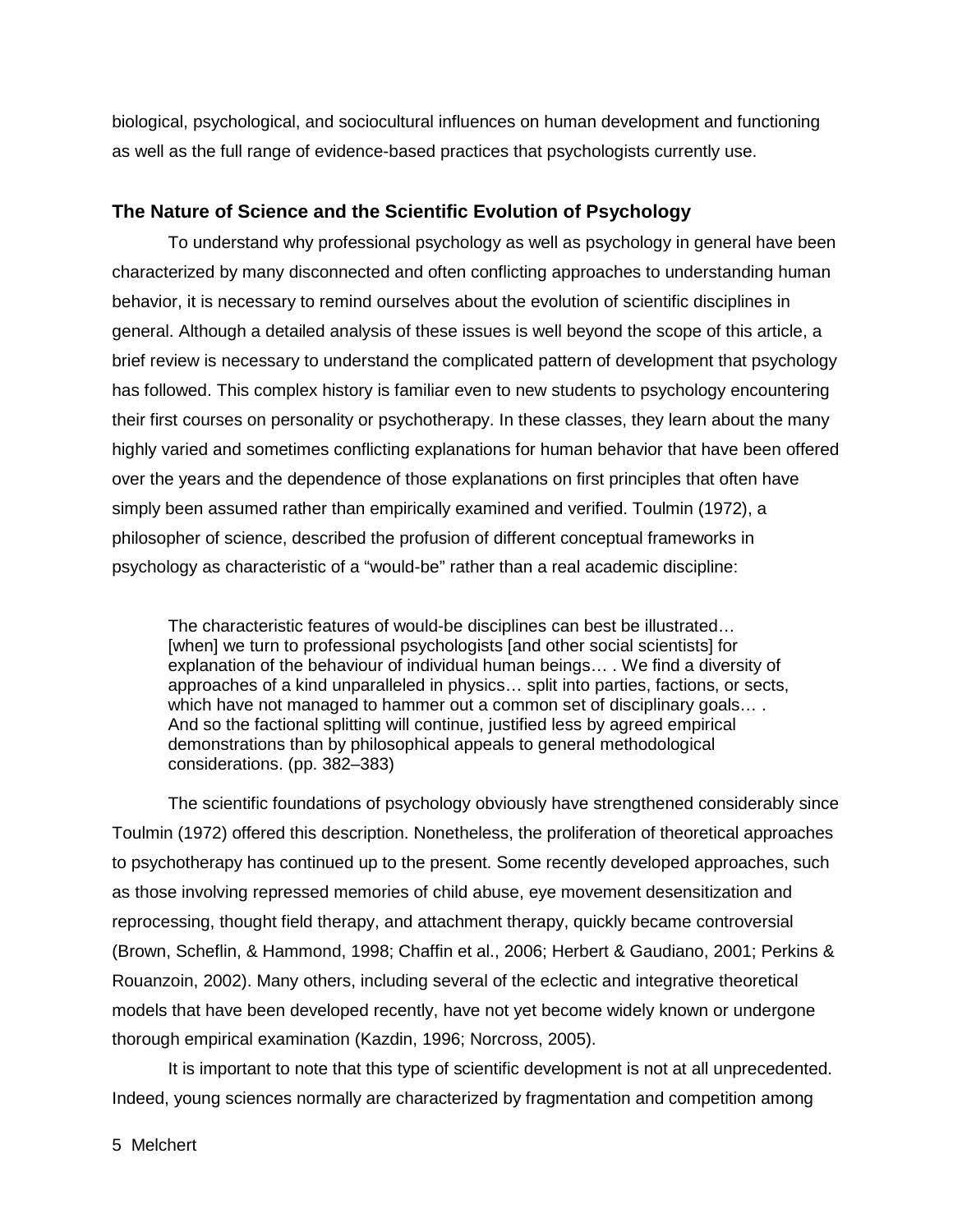theoretical orientations. For example, when describing the early history of the physical sciences, Kuhn (1962) noted that during the first half of the 18th century

there were almost as many views about the nature of electricity as there were important electrical experimenters… all were components of real scientific theories…. Yet though all the experiments were electrical and though most of the experimenters read each other's works, their theories had no more than a family resemblance. (pp. 13–14)

Battles over the superiority and ownership of ideas were common and frequently fierce, involving scientific giants such as Galileo, Newton, Cavendish, Watt, Lavoisier, and many others (Merton, 1957).

After a lengthy period that included many new, independent discoveries in physics, chemistry, and biology, the ongoing practice of science in those fields over the next decades and even centuries gradually began to uncover more and more relationships between phenomena that at first appeared unrelated. Sometimes scientists noticed that phenomena that intially had seemed completely unconnected were actually different in superficial ways that, in fact, obscured very important, deep relationships between those phenomena (e.g., at first between electrical and magnetic phenomena, later between electricity and chemistry, and still later among electricity, light, and magnetism; Shapere, 1977).

As a young science, psychology over the past 120 years has also been characterized by the development of many independent and competing theories, often with relatively little communication among advocates of the various theories and little attempt to understand the relationships among the approaches. Indeed, the independence of several of these theoretical schools, with their own separate journals, conferences, professional organizations, and academic homes, has continued up to the present. There were some early attempts at identifying linkages among these approaches (French, 1933, and Rosenzweig, 1936, are notable), but these and other important integrative approaches (e.g., Dollard & Miller, 1950; Frank, 1961) did not stem the flow of new theoretical schools being developed. Eclectic and integrative approaches have become quite influential in the last 3 decades, and several have specifically focused on commonalities and areas of complementarity across theories (e.g., Messer, 1992; Prochaska & DiClemente, 1984; Wachtel, 1977). It is ironic, however, that we may now be experiencing a proliferation of integrative approaches, which could lead to the repetition of some of the competition and partisanship that gave rise to the integrative movement in the first place (Norcross, 2005). To gain a better understanding of why such a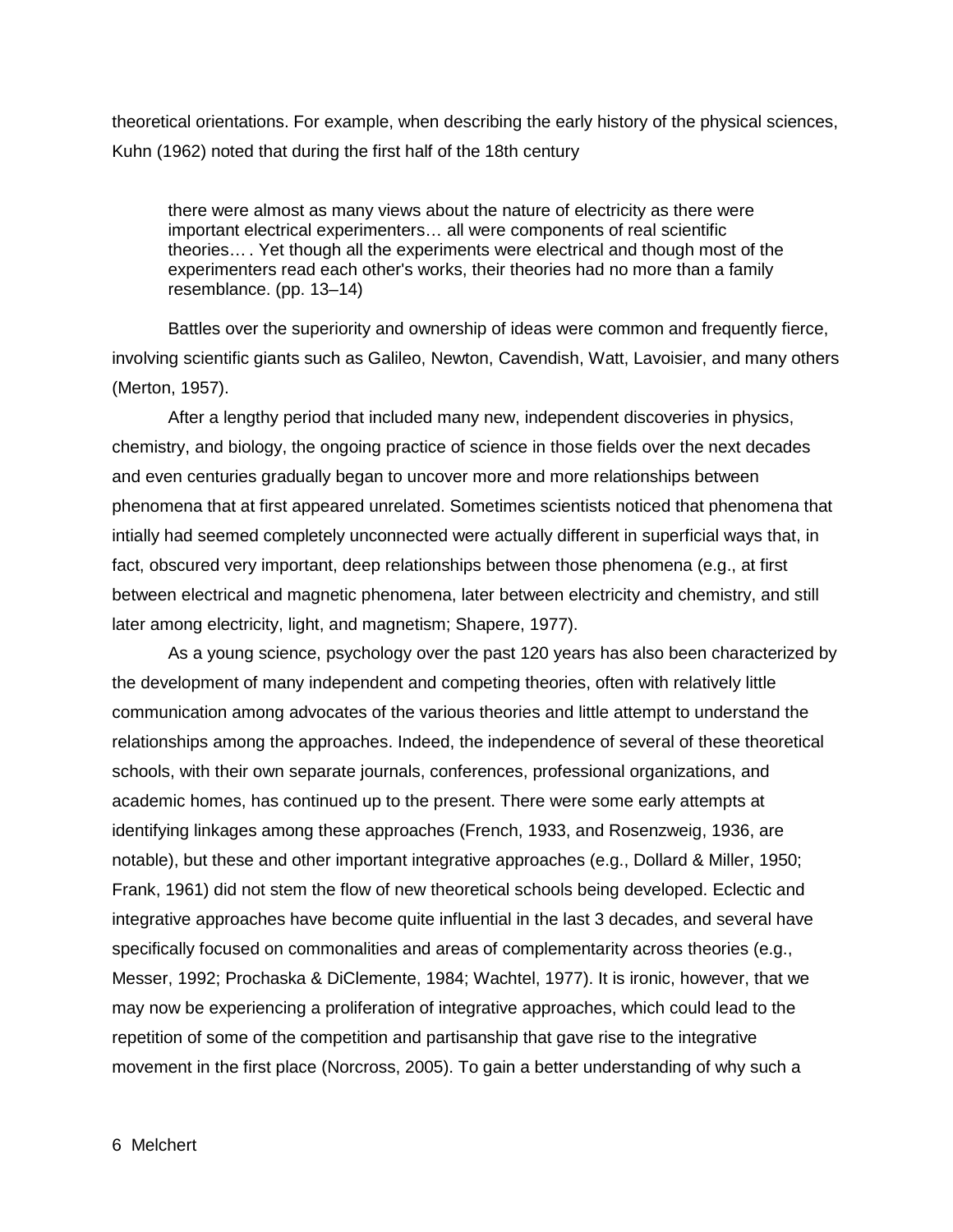variety of theoretical approaches developed, we need to more closely examine the role of scientific paradigms and the nature of the phenomena under study in psychology.

There is substantial agreement among philosophers of science that a mature scientific discipline is characterized by the existence of paradigms that include widely accepted theories, supported by successful and compelling applications of those theories that are taught to students to prepare them for entry into that discipline (Kuhn, 1962; Lakatos, 1970; Laudon, 1977). Many scholars (e.g., Kuhn, 1974; Toulmin, 1972) have pointed out that paradigms have been lacking throughout many of the social sciences, and certainly several areas within psychology have been characterized by multiple, competing views regarding the development of personality and psychopathology as well as methods for changing undesirable behaviors. These areas are characterized as being preparadigmatic.

The research methods that are used to investigate questions at different stages of paradigmatic development also tend to vary. Eysenck (1984) noted that scientific inquiry often begins with hunches, acquired through careful observation and inductive reasoning processes. If the hunch seems reasonable after additional observation and analysis, scientists then specify hypotheses for which they seek verification, perhaps using a combination of correlational and experimental methods. If the verifications of these hypotheses are convincing, a theory might then be developed, and the focus of research at this point generally moves from description to explanation. It is also at this level that Popperian falsification (Popper, 1959) becomes important, with reliance on deductive reasoning and rigorous experimental procedures to examine questions involving mechanisms and causation. Eysenck (1960) described theories that are mainly the focus of verification to be weak, whereas strong theories are those primarily subjected to attempts at falsification. Experimental methods aimed at falsification must be used to demonstrate causation, and, consequently, paradigms cannot be achieved in fields that rely on correlational methods alone (Eysenck & Eysenck, 1969; Sokal & Sneath, 1963). If a theory survives sufficient attempts at falsification, it may even be elevated to the status of a scientific law. Kuhn (1962) observed that most of the time spent doing science involves the testing of deductions made within a particular paradigm, with minor improvements then being made to those paradigms as a result. During these periods of "normal science," anomalies are often discovered. If those anomalies eventually can be accounted for by existing theories and laws, the paradigm is consequently strengthened. If they cannot, however, a scientific revolution occurs when it becomes obvious that a new theory is superior at explaining the relevant phenomena.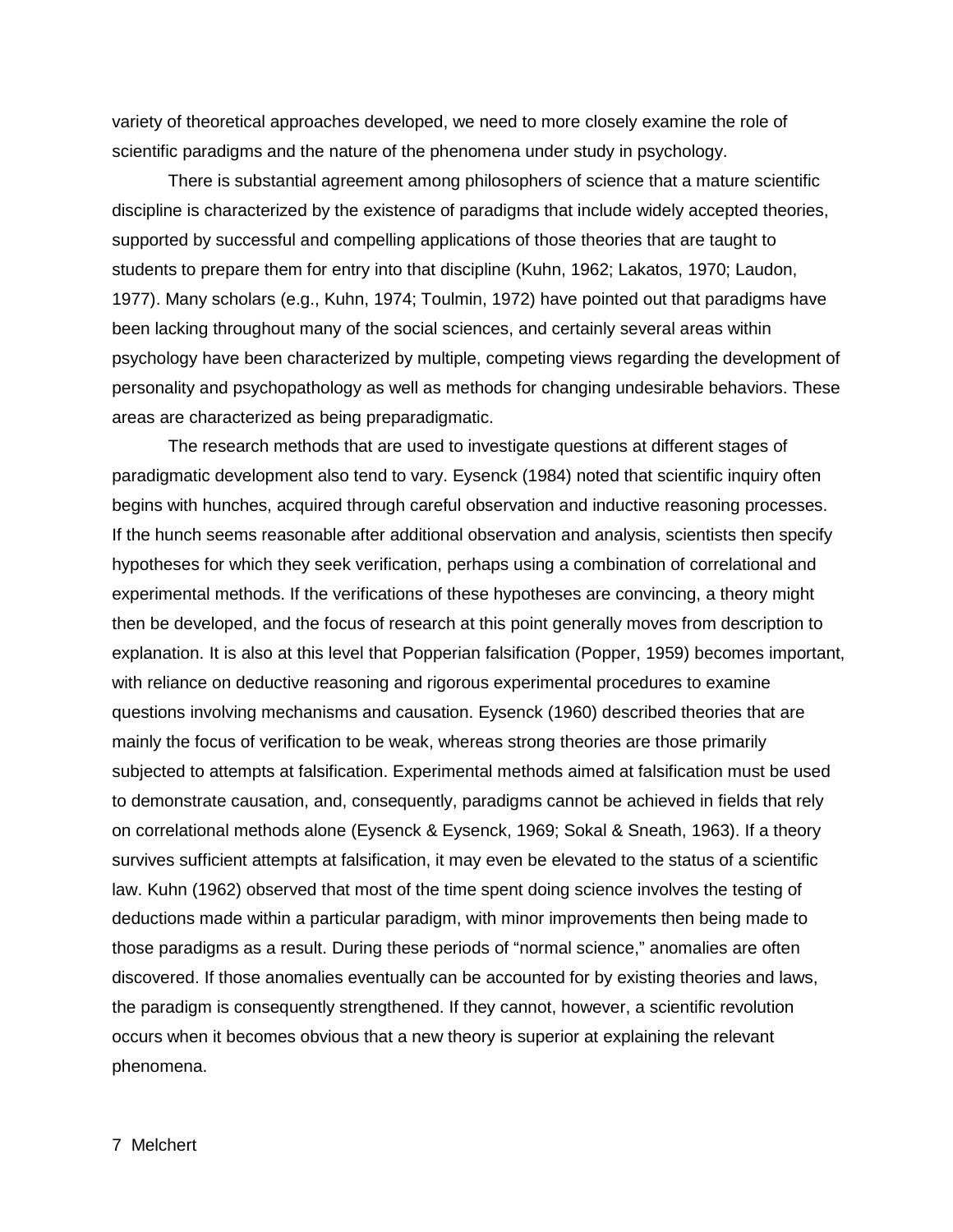The wide variety of research methods currently in use in psychology reflects the rather amazing breadth of topics examined within the discipline as well as the wide range in which they fall in terms of paradigmatic development. In relatively new areas of research, descriptive methods are used to explore hunches about, for example, the influence of the interaction of ethnicity and gender on self-concept or the nature of the cognitive processing used by very highly skilled problem solvers. Several areas in psychophysiology, conversely, have long relied on disconfirmatory experimental methodologies.

Fortunately, there are several fields in psychology that can be considered solidly paradigmatic (indeed, if this were not the case, the claim that professional psychology is a science-based profession would be highly questionable). The science of psychology is clearly much younger and less paradigmatic than the physical sciences, mainly because it is concerned with phenomena that are far more complex than physical phenomena—the noted biologist E. O. Wilson (1998), for example, observed that "by far the most complex systems known to exist in the universe are biological, and by far the most complex of all biological phenomena is the human mind" (p. 81). Naturally, then, it will take longer to reach paradigmatic consensus in psychology than it has in the physical sciences, although this is now happening in many areas.

Several fields within the cognitive neurosciences (including psychophysiology) have a very firm scientific base. There is little disagreement regarding many of the biological substrates underlying the basic aspects of learning, memory, sensation, perception, and emotion (Fanselow & Poulos, 2005: Kandel, 2006; Thompson, 2005) or the behaviors controlled or mediated by particular brain structures (Friston, 2005; Lezak, 2004). Greater understanding of the biological maturation of the brain, in concert with the findings of developmental psychology, has resulted in a great deal that is now confidently known about the physical, cognitive, and social development of humans across the life span (Gottesman & Hanson, 2005; Kagan, 2003). The field of health psychology is vast, but there is wide agreement in many areas about the role of behavior in the course of and the treatments for many diseases (Boll, 2004). In the realm of personality, there is widespread consensus regarding the robustness of the Big Five personality traits (i.e., Extraversion, Neuroticism, Conscientiousness, Agreeableness, and Openness; McAdams & Pals, 2006). Likewise, there is reasonably strong reliability in the classification of many psychiatric diagnoses, although clearly the official nomenclatures remain at the syndromal level because of the lack of validating pathophysiological evidence (American Psychiatric Association, 2000). There is also general agreement regarding a significant genetic component to many psychiatric disorders, although their ultimate phenotypic manifestation is highly dependent on the experience of stressors and other environmental factors (Caspi et al., 2003;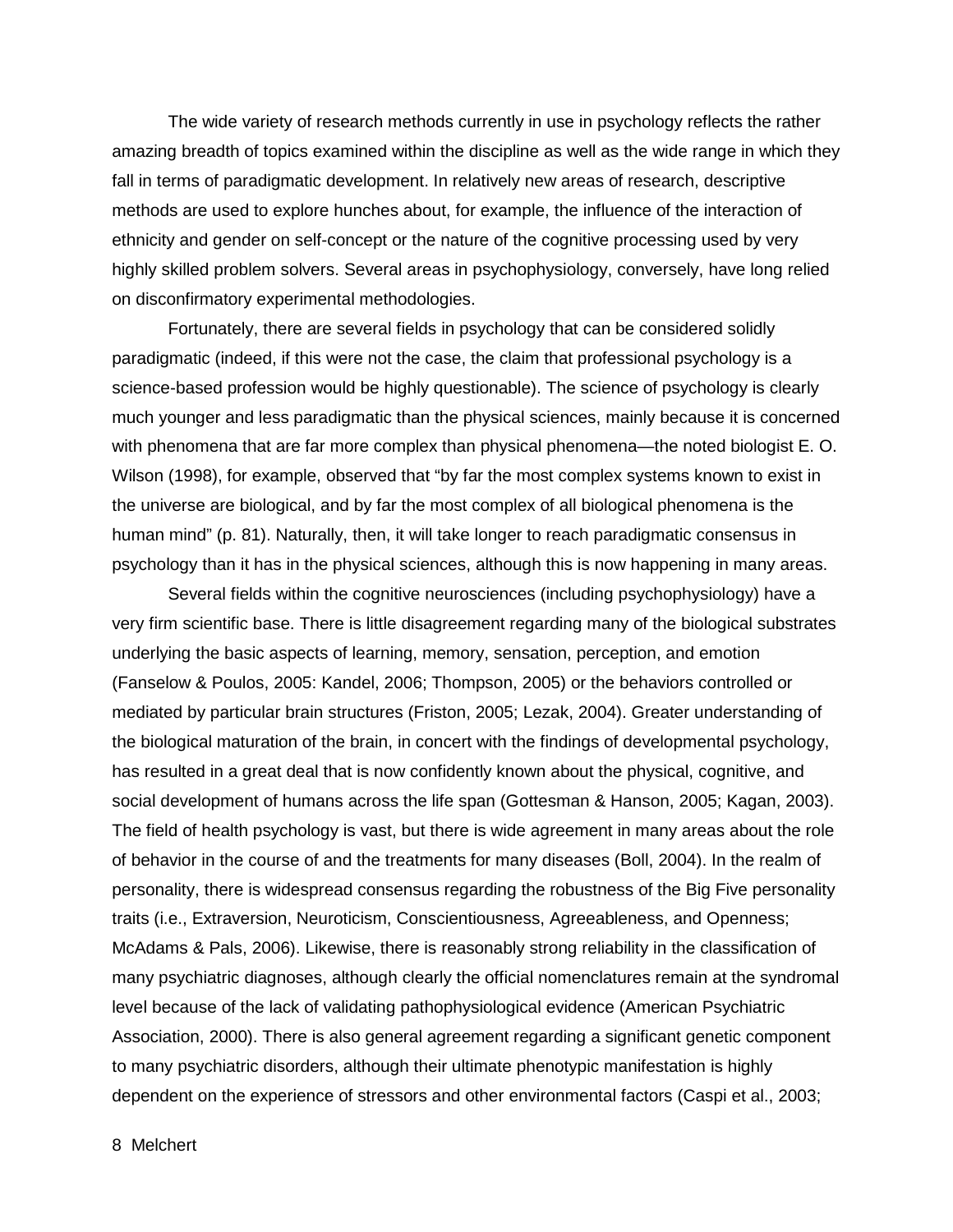Leonardo & Hen, 2006). There is little disagreement about the voluminous evidence supporting the effectiveness of psychotherapy (e.g., Lipsey & Wilson, 1993; Shadish, Navarro, Matt, & Phillips, 2000; Wampold, 2001), and the magnitude of effects for many psychological interventions has been shown to equal and sometimes exceed that of many medical and psychopharmacological interventions (Barlow, 2004; G. J. Meyer et al., 2001; Hollon, Stewart, & Strunk, 2006). We also know from fields such as sociology and anthropology as well as from psychology that sociocultural factors exert profound influences on psychological development and functioning, and these factors recently have become fully integrated into psychological models as well (e.g., APA, 2003, 2005a; Greenfield, Keller, Fuligni, & Maynard, 2003; McAdams & Pals, 2006; Norenzayan & Heine, 2005).

At a very fundamental level, there also appears to be no argument that humans are inherently biopsychosocial (BPS) organisms in which the biological, psychological, and social dimensions are inextricably intertwined. Scientists might argue about the importance of particular biological, psychological, or sociocultural<sup>1</sup> influences on human development and functioning across the life span, but since the publication of Engel's (1977) influential call for a BPS approach to health care in general, consensus has grown around this fundamental perspective (Eysenck, 1997; White, 2005). Although Engel referred to his approach as the "biopsychosocial model," it is important to note that this perspective is not considered a model or a theory because it applies at a very general level and does not attempt to explain specific phenomena related to either physical or mental functioning (Malmgren, 2003; McLaren, 1998). Nonetheless, it does describe an essential and fundamental characteristic of human beings. It is also already very widely accepted, having been established as the foundational perspective for the field of health psychology (Suls & Rothman, 2004); incorporated into the curricula in nearly all medical schools in the United States and Europe (Frankel, Quill, & McDaniel, 2003); and officially endorsed by the APA, American College of Obstetricians and Gynecologists, American Nurses Association, National Association of Social Workers, and 22 other health care and social service professional organizations (APA, 2006a). Although other comprehensive, integrative perspectives on human development and functioning have been developed, none enjoys the widespread recognition and acceptance the BPS approach does.

Scientific progress obviously will continue in many areas of psychology, and advances in some areas, such as the cognitive neurosciences, are occurring at a breathtaking pace. In just a few years, perhaps several current hypotheses will move on to become weak theories, and some theories will progress from the weak to the strong category. As we move forward, it is important to acknowledge that biologically oriented research will play an increasingly helpful role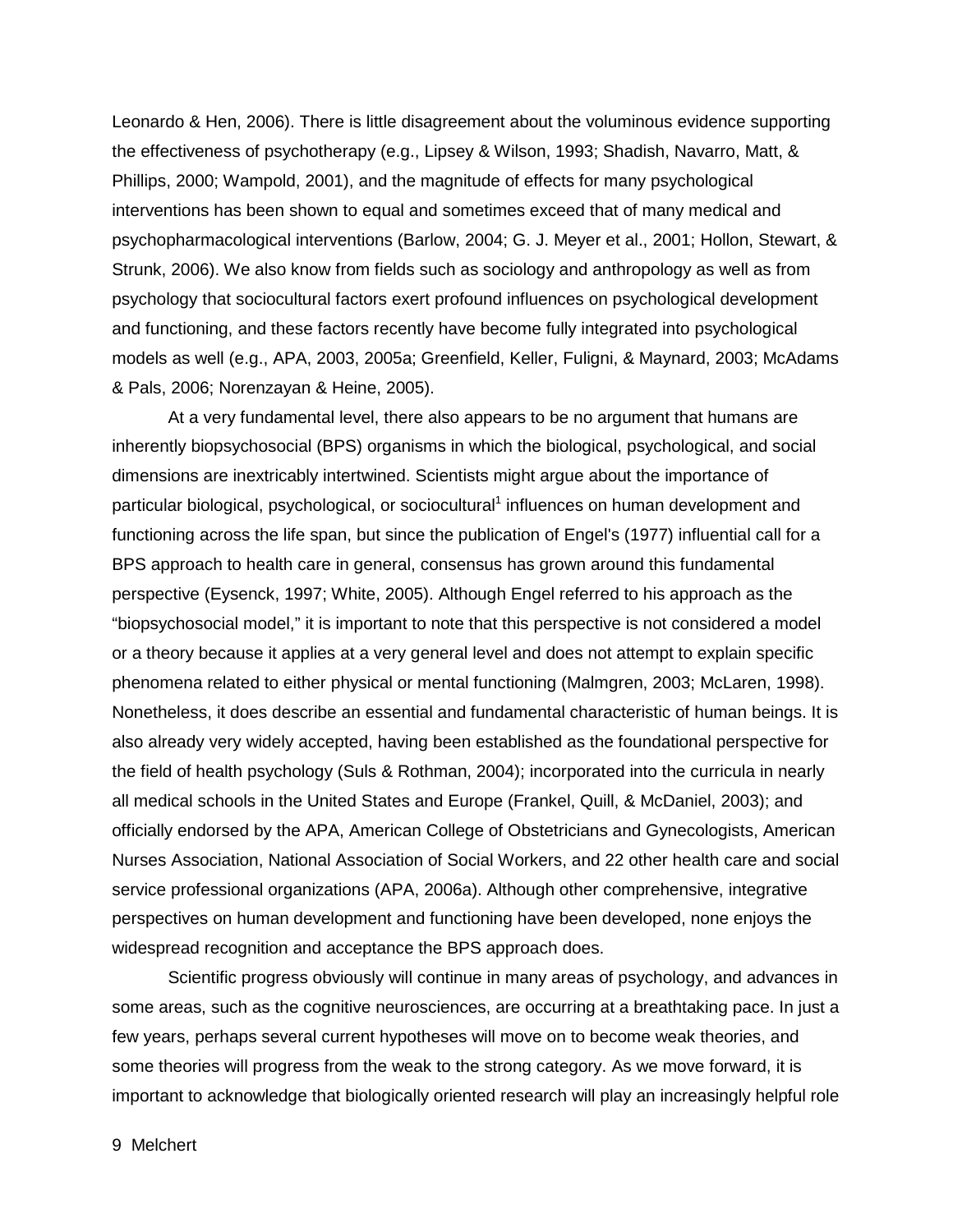in providing a unifying perspective for psychology, in particular in terms of the neurosciences and evolutionary theory (Wilson, 1998). Obviously, all of our behavior is dependent on the underlying physiological functioning of the nervous system. As the neurosciences provide more detailed explanations of the neural substrates of cognitive, affective, and behavioral processes, greater familiarity with the physical functioning of the brain will become critical for a complete understanding of psychological development and functioning. An evolutionary perspective is also growing in importance for understanding human behavior. As Buss (1991) explained,

at some fundamental level of description, evolution by natural selection is the process that creates physiological, anatomical, and psychological mechanisms. Therefore the crucial question is not whether evolution is relevant to the understanding of human behavior but how it is relevant. (p. 461)

Adaptation has been described as the central concept for understanding biological development as well as behavioral function at the level of the species, of populations, and of individuals (Holland, 1975; Turkheimer, 1998). Through the ongoing process of adaptation, human beings have evolved with physiological, anatomical, and psychological characteristics that constrain behavior across all the biological, psychological, and sociocultural domains. As several of our traditional psychological theories were founded on assumed first principles about human nature, perhaps explanations of future theories will begin with an evolutionary perspective and a review of the relevant neuroscience findings.

The increasing importance of a biological perspective certainly does not mean that psychology will eventually become a specialty area within biology, just as biology did not become a subfield of chemistry despite how strictly biological processes obey the laws of chemistry and physics. Nor did medicine become a subfield of biology, even though discoveries in microbiology propelled the remarkable advance of allopathic medicine in recent decades. Our genetically inherited evolutionary history obviously constrains our development and behavior in many important ways, but it does not determine our behavior or development, because nearly all psychological outcomes are multifactorially determined, with genetic components interacting so closely with environmental factors that the traditional nature–nurture distinctions are of little value in understanding these processes (i.e., the brain is remarkably plastic and is constantly changing in response to experience; Fanselow & Poulos, 2005; Gottesman & Hanson, 2005).

This brief review of the scientific status of psychology is not meant to provide an assessment of the strength of research findings across the various subfields within the discipline. Instead, enough examples of well-accepted scientific findings in psychology are presented so that it is clear that many areas within the field have attained paradigmatic status. The critical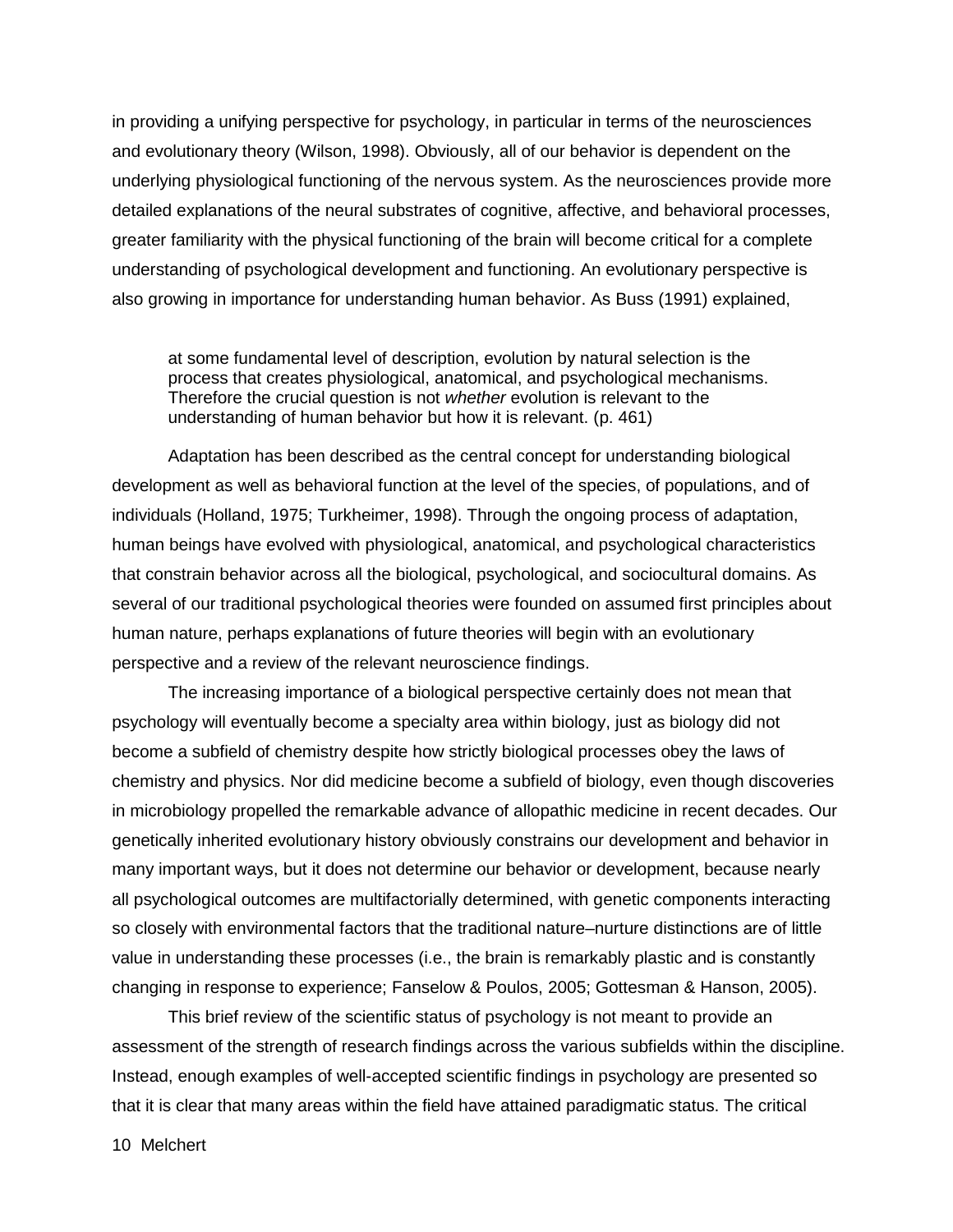implication of having reached this point is that we now need to consider replacing the preparadigmatic array of theoretical orientations that have dominated much of our history with a new framework based on current scientific evidence. The need to take this next step becomes clearer when we take a closer look at the theoretical orientations that professional psychologists have often used for conceptualizing their clinical work.

#### **Practitioners' Theoretical Orientations**

Students, educators, and practitioners in professional psychology have grown very used to being asked to identify the theoretical orientation that guides their clinical work. For example, one of the five required essay questions on the standard Association of Psychology Postdoctoral and Internship Centers internship application form asks applicants to "describe your theoretical orientation and describe how this influences your approach to case conceptualization and intervention" (Association of Psychology Postdoctoral and Internship Centers, 2005). The standards for APA accreditation require programs to describe the theoretical perspectives held by the core faculty (Committee on Accreditation, 2005). Insurance providers commonly ask therapists to indicate the theoretical orientation that they ascribe to when they apply to join provider panels, and these are often then advertised to potential clients who are looking for a therapist. At least 36 survey studies have been published that have explored the theoretical orientations endorsed by different types of psychotherapists (Jensen, Bergin, & Greaves, 1990; Norcross, 2005).

The results of these surveys are widely known. One of the notable results involves the emergence of eclectic and integrative orientations to practice as the most popular approach to guide the professional work of therapists in the last few decades (Norcross, 2005). It is also well known that part of the reason that various psychologists developed eclectic or integrative approaches was the rampant proliferation of schools of therapy during the last half century. A remarkable number of approaches, in excess of 400, have been developed (Corsini & Wedding, 2000). Many of these did not receive systematic empirical examination, and many were not endorsed, sometimes not even known, by any sizable number of researchers within the field. As a group, these various theoretical schools described the development of personality and psychopathology and the process of behavior change in a wide variety of ways, which often conflicted with each other, and it is widely known that a number of these theoretical orientations have not fared well in terms of scientific scrutiny. Of course, many psychologists were correct in concluding that this situation was not defensible (e.g., Beutler, 1983; Norcross, 1986). In response, a variety of eclectic and integrative approaches were developed that have been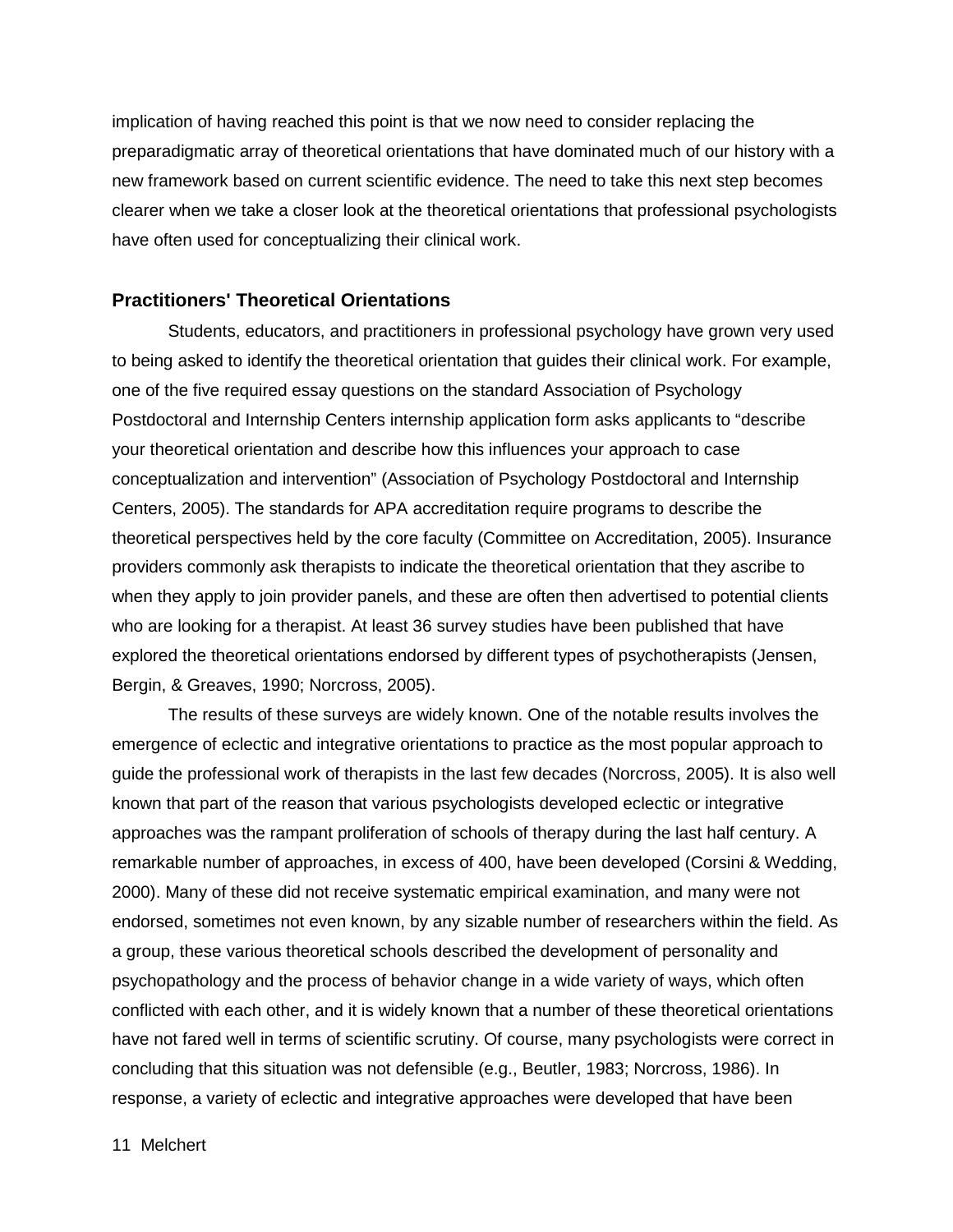categorized into approaches focused on technical eclecticism, theoretical integration, common factors, or assimilative integration (Norcross, 2005). These approaches solved some of the obvious problems associated with the proliferation of individual theoretical orientations, but problems remain. The approaches also diverge, sometimes widely, in their theoretical perspectives (e.g., eclecticism vs. theoretical integration vs. common factors), rigorous empirical examination of these approaches has been limited to date, and there has been some proliferation of eclectic and integrative approaches, which then raises questions about their adequacy as a whole (Fishman & Messer, 2005; Kazdin, 1996; Norcross, 2005).

The limitations of these varied theoretical approaches are understandable given the limited explanations for many mental health issues that have been available until recently. Reliable scientific evidence regarding human psychology has grown quite dramatically over the past couple of decades, however, and, consequently, we may have left the era when individual practitioners could base their clinical case conceptualizations on personal preferences for theoretical orientations. Since the 1990s and the wave of malpractice suits involving repressed memories of child sexual abuse along with the widely publicized client death in the Colorado attachment therapy case, there is now widespread agreement in the mental health care field as well as the legal system that psychological practice must be based on reliable scientific evidence that is appropriately applied to the case at hand—indeed, this is now the official policy of the APA (APA, 2005a).

#### **A Unified Science-Based Approach to Professional Psychology**

Psychological science has advanced to the point where an integrative conceptual framework squarely based on scientific evidence can now replace the traditional assortment of theoretical orientations that characterized the preparadigmatic era within the field. Human development and functioning are incredibly complex (involving the most complex phenomena known to exist), but it is possible to integrate the paradigmatic scientific findings regarding psychology now available through a general but comprehensive conceptual framework. When this is done, I believe we will arrive at at least four basic propositions that would unify the practice of psychology around a shared, common, and scientifically current perspective.

1. Human beings are inherently BPS organisms, and, consequently, psychological practice must be based on an integrative approach to understanding all three of these dimensions. This perspective has a long history, having been introduced into the psychiatry curriculum at Johns Hopkins University almost a century ago (A. Meyer, 1917). More recently, Engel (1977) has been the most influential advocate for the view that humans are inherently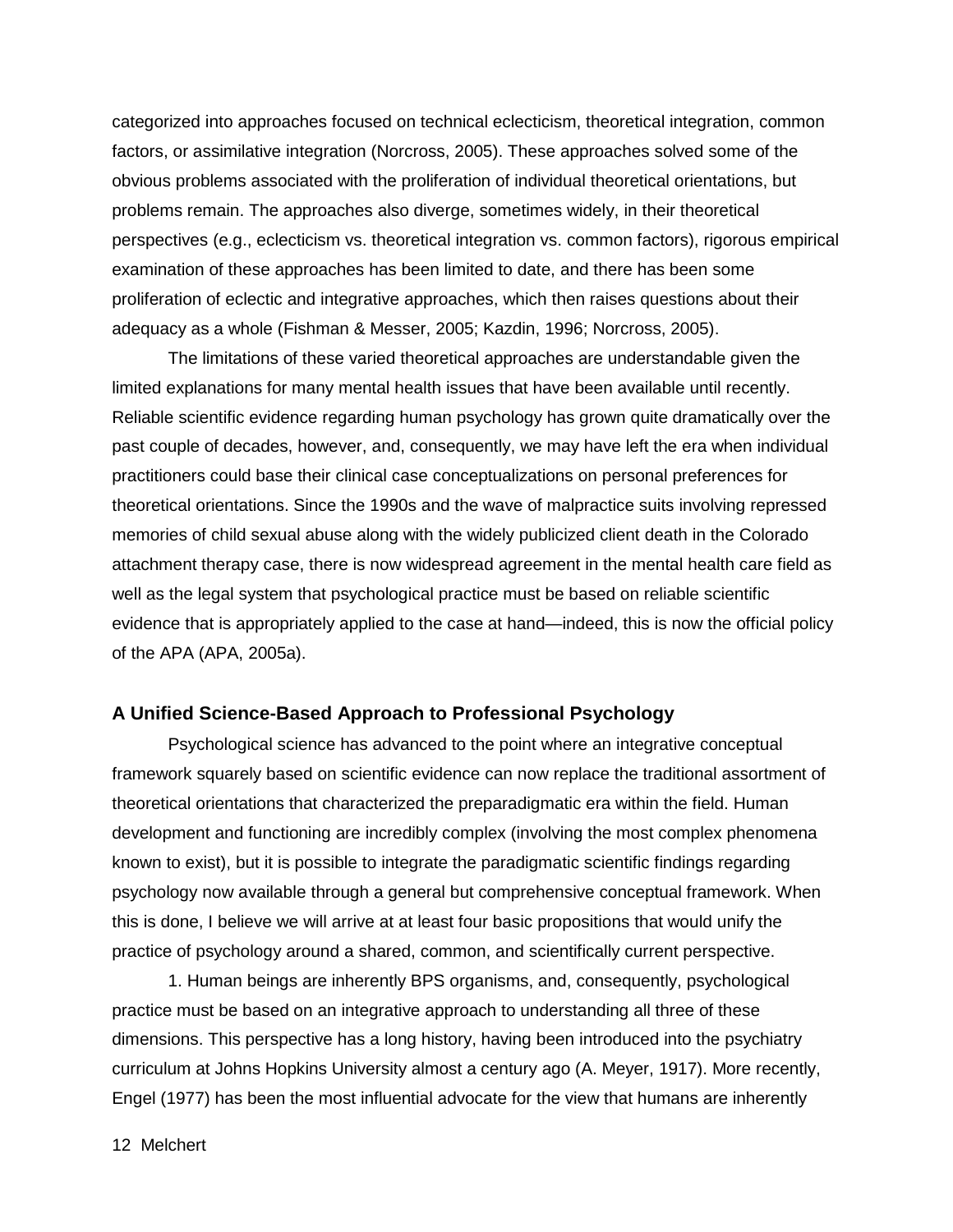BPS organisms in whom biological, psychological, and social influences on development and functioning are all very influential and, at the same time, inextricably intertwined. Because the BPS perspective is based on one of the most fundamental observations regarding human functioning, it provides an appropriate, useful, and in some ways necessary foundation for conceptualizing the practice of psychology. For example, conceptualizations of the development of personality characteristics, psychopathology, or intelligence obviously fall far short when the influence of culture is not incorporated or biological considerations are ignored. This conclusion would be readily evident to child, medical, family, and geropsychologists, who are routinely faced with the interplay of the biological, psychological, and sociocultural dimensions of their clients' lives in very immediate and direct ways.

2. Psychological assessment procedures must reflect the fundamental BPS nature of human psychology. This proposition actually appears to be well supported by current practices in psychology. For example, a review of popular textbooks for teaching psychological assessment in clinical, counseling, and school psychology finds a high degree of convergence on this point. Whether they are discussing children, adolescents, adults, or seniors, our textbooks are consistent in noting that a variety of biological, psychological, and sociocultural factors must be evaluated and then integrated in formulation of case conceptualizations. It appears that there is a high level of agreement even about many of the details involved, such that one could select almost any one of the popular texts and find guidelines that are generally consistent with the others. Support for this perspective also comes from our ethical guidelines, our licensure exams, and the standards of practice identified by malpractice courts and disciplinary bodies. The Joint Commission on the Accreditation of Healthcare Organizations (2006) behavioral health care standards require that a similar range of domains be assessed, and the practice guidelines published by the American Psychiatric Association (2004) are also consistent with this approach. This convergence of expert opinion reflects the paradigmatic status of the BPS perspective in the field.

An important implication that follows from the necessity of taking a comprehensive, integrative, BPS approach to psychological assessment is that relatively little room is allowed for using personal theoretical orientations when one is conducting these assessments. Information must be collected regarding all the BPS domains and integrated in a rational manner supported by scientific evidence. Certainly, there will be significant variability across practitioners in the information obtained and how it is integrated, but this should occur within reasonable limits. The task of specifying the reasonable limits within which these procedures should be carried out has not yet received a great deal of attention in professional psychology, but medicine has tackled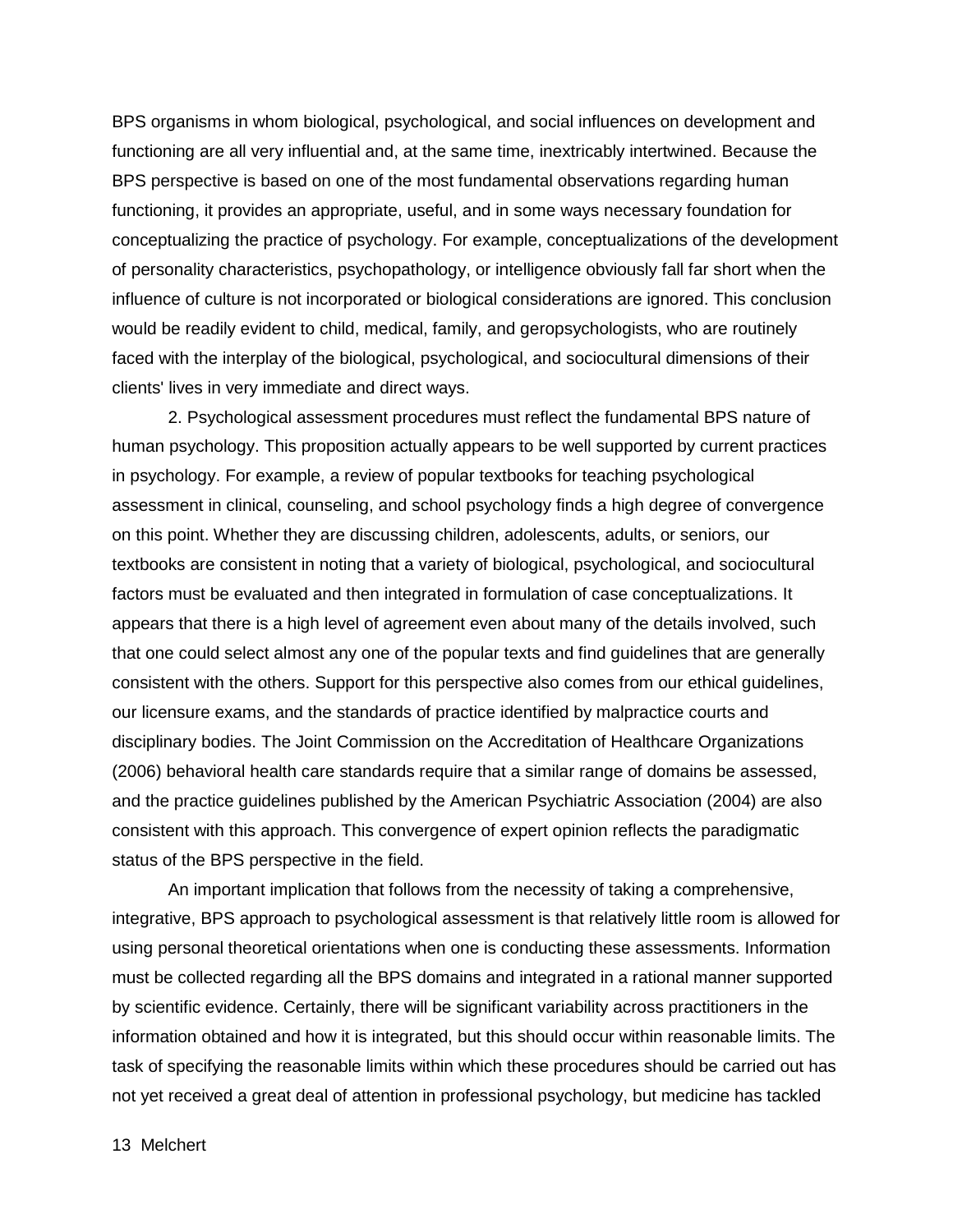these issues repeatedly over the last century (starting with the Flexner Report in 1910; Sharpe & Faden, 1998), and industrial and organizational psychology has a great deal of experience with similar issues in terms of job analysis and competency modeling (Shippmann et al., 2000). Research findings also cannot yet reliably portion out the variance in many psychosocial outcomes that is attributable to specific BPS influences and their interactions (this is certainly true of medical outcomes as well). Consequently, it is necessary to integrate a great deal of clinical expertise into this process. Nonetheless, our standard guidelines for practice, as they currently exist, require an integrative assessment of all of these domains, and our diagnoses, other assessment findings, and treatment recommendations must follow rationally from a consideration of all of them. One's theoretical preferences do not override these basic requirements.

3. Current evidence suggests more latitude in the process of treatment planning and intervention than in assessment, although they, too, must be based on a BPS approach. Whereas there is broad agreement that psychological assessment must be conducted in a fairly systematic, comprehensive, and integrative BPS manner, currently available evidence suggests that there is a range of treatments that can be recommended for many mental health issues, depending on clients' particular diagnostic, sociocultural, and psychological characteristics, although there are also many syndromes and disorders for which the effective treatments appear to be circumscribed. The wide range of issues that psychologists treat makes it difficult to generalize on this point, although, again, an examination of popular textbooks and other resources reveals substantial agreement with regard to many aspects of treatment planning.

As is the case with assessment, however, one has limited latitude with regard to recommending treatments that are based on one's personal theoretical orientation rather than the client's BPS needs, circumstances, and preferences, along with what research evidence supports. As is the case with assessment, clinical expertise plays an important role when one is recommending treatments to any given client, but the obligation to approach treatment planning on the basis of an assessment of clients' needs and BPS circumstances, along with the evaluation of treatment risks, benefits, and alternatives, is very clear, as are the prohibitions against imposing one's theoretical or other biases on clients and against losing one's ability to remain reasonably objective throughout this process (APA, 2002; Beauchamp & Childress, 2001).

4. Mental health practitioners specialize. Clearly, practitioners have particular strengths, weaknesses, competencies, and preferences when it comes to their professional work, but their scope of practice is properly conceptualized as a specialization rather than a theoretical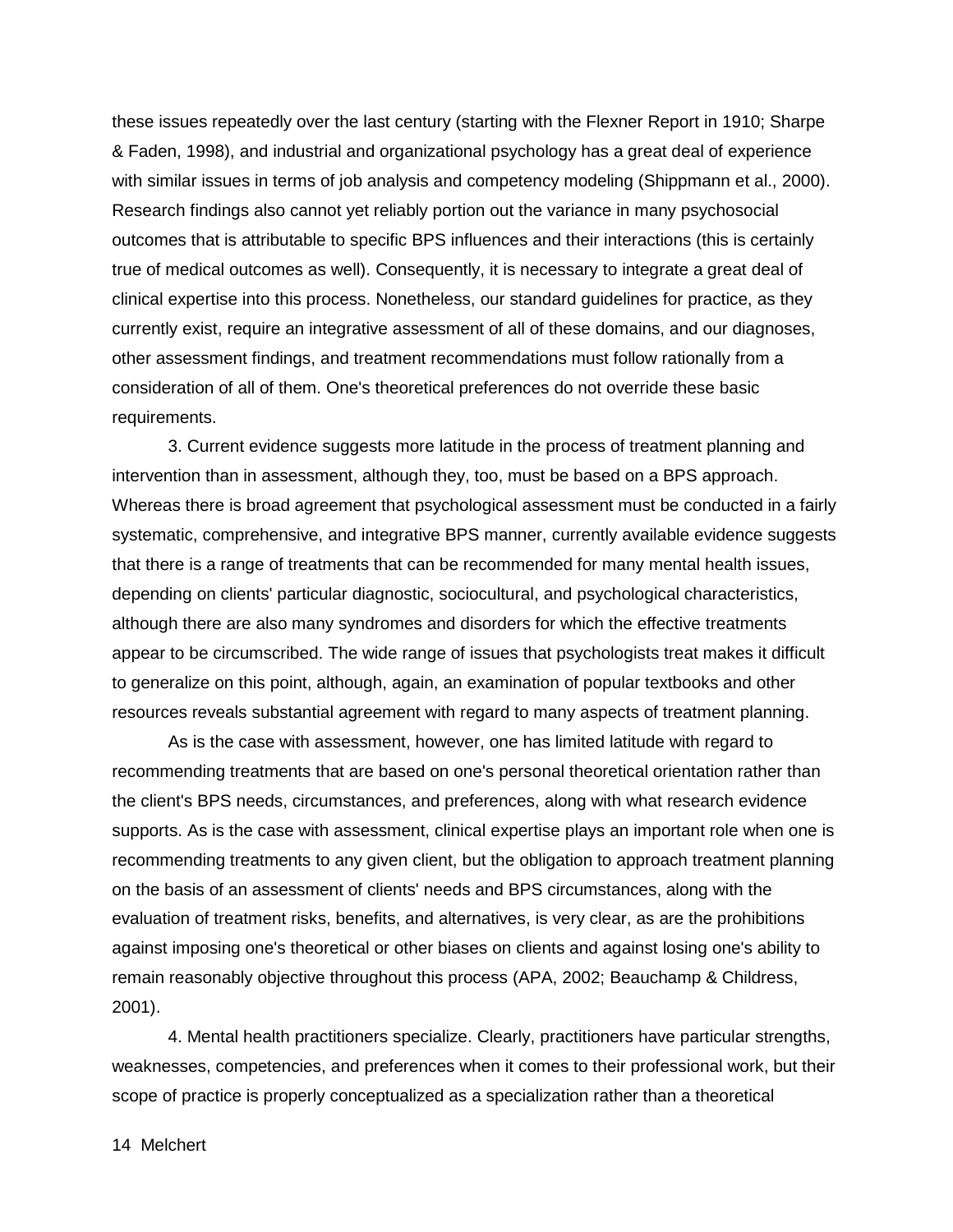orientation, as we have often viewed it. The argument here is that one must conceptualize cases from a BPS perspective if one's practice is going to be appropriately science based, although one is certainly free to specialize in working with particular types of treatments or populations. For example, because of prior education, supervised experience, preferences, and market forces, psychologists typically specialize in providing particular types of treatments with certain types of populations. If one typically works with adults with common Axis I and II issues and provides treatments that include popular evidence-based approaches, this might properly be conceptualized as adult general practice psychology. If, however, one offers only a particular type of therapy or works with only particular issues or populations, one's practice might best be viewed as a specialization. In many areas of professional psychology, definitions for different types of practices have been developed (for a listing of specialties and proficiencies currently recognized by the APA, see APA, 2006b). The definition of general practice psychology and its associated competencies has received less attention, however. I now turn to this and other implications that follow from the above propositions.

#### **Implications for Professional Psychology Practice, Education, and Research**

Because of the fundamentally complex BPS nature of human beings, there appears to be no scientifically supported alternative but to take a comprehensive, integrative approach to understanding human psychology. Any individual, a group of individuals, or the species as a whole cannot be fully understood without an integration of each of these perspectives. Using such an approach is conceptually very complex, and attempting to unify the field around a common conceptual framework would involve significant challenges to existing conventions. Nonetheless, we are obligated to consider adopting such an approach, because ours is a science-based profession. Below is an initial discussion of some of the challenges and benefits that would follow from adopting the above proposals. These issues often overlap across the categories of practice, education, and research, but these categories are useful for organizing the discussion.

#### **Practice**

As noted above, taking a BPS approach would not require changes in many of our current actual practices involving assessment, treatment planning, and intervention, because many of these practices are already based on a comprehensive, integrative, BPS, evidencebased approach. Some of the language and frameworks used for conceptualizing psychological practice, however, would need to change. The language of theoretical orientations would generally be replaced by references to competencies and specializations, and the terms theory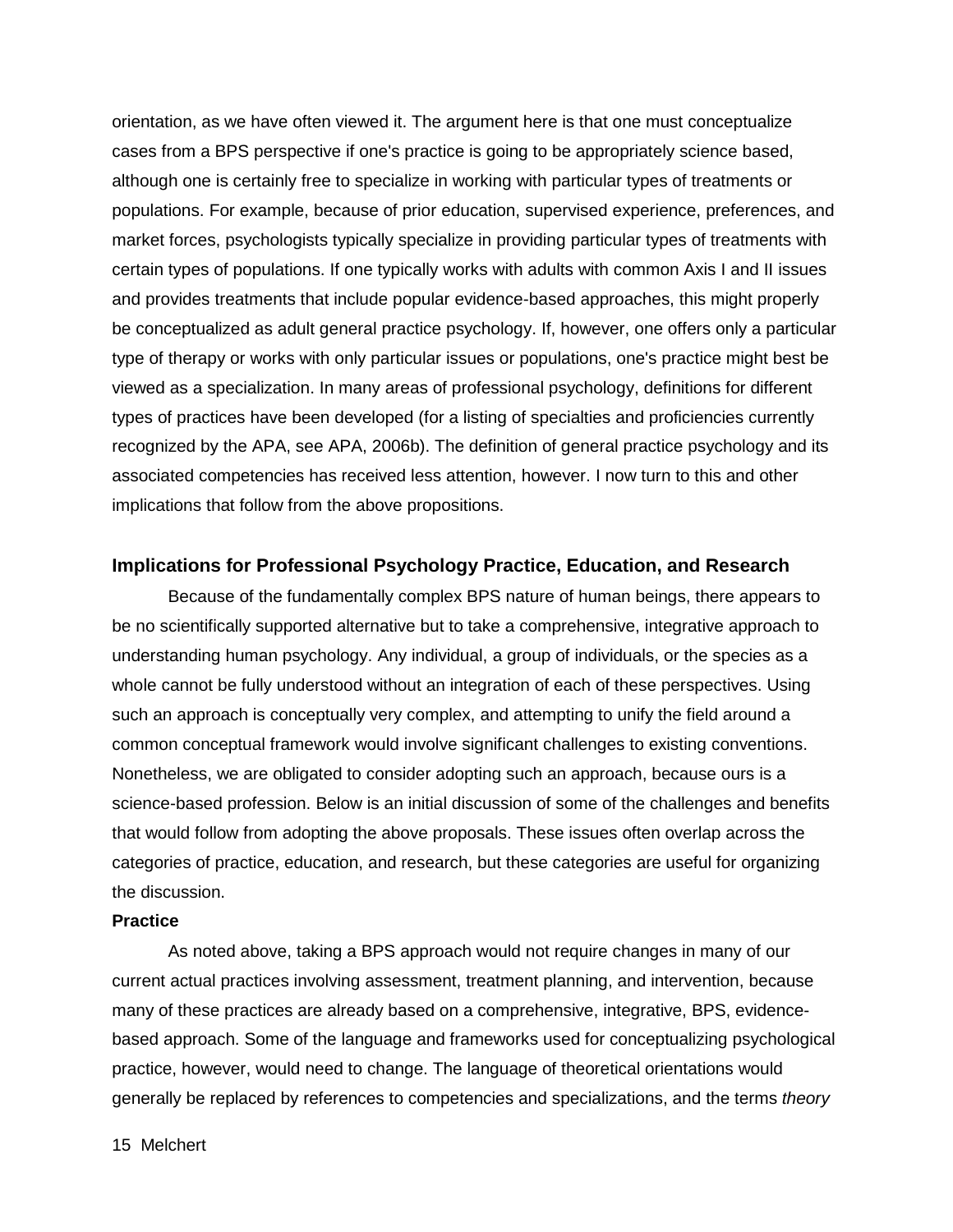and *theoretical orientation* would increasingly be used in their scientific sense rather than in the popular sense, which can refer to a hypothesis or even a conjecture. Students entering the field would learn that the theoretical orientation that will guide their practice involves a comprehensive, integrative approach that is squarely based on available scientific evidence and that neglecting to take this approach can result in incomplete case conceptualizations, misdiagnosed problems, and incomplete or ineffective treatment plans. Certainly, many practitioners would continue to specialize in providing particular types of treatments, but taking a BPS perspective would mean that they would not refer to their expertise with particular treatments as a theoretical orientation.

Taking this approach would also push us away from practicing particular types of therapy and instead toward practicing psychology. I argue that practicing psychology requires a comprehensive, integrative perspective, whereas conducting one of the popular types of therapy (e.g., psychodynamic, cognitive, family systems, or eclectic therapy) involves the use of a particular framework that supports the implementation of that type of therapy. Therefore, one would use a cognitive–behavioral therapy framework to perform cognitive–behavioral therapy but not as the theoretical orientation with which to conduct a psychological assessment and develop a treatment plan.

Many specialists, such as those practicing child psychology, health psychology, neuropsychology, or geropsychology, are already taking an explicitly comprehensive BPS approach that is fully integrative and often involves the participation of a multidisciplinary team. Consequently, we already have many models for how this is done (see also Sperry, 2001). Focusing on the practice of psychology (as opposed to therapies) is also inclusive of the types of practices that these and other psychologists already engage in and that sometimes involve little psychotherapy (Barlow, 2004). It is useful to remember as well that practicing psychology, as opposed to practicing therapies, is what our professional licenses actually permit us to do. **Education** 

Taking a science-based BPS approach to professional psychology education would require major changes in some areas but relatively minor changes in others. As noted above, training in psychological assessment procedures, for example, may require relatively little change. Other educational practices would evolve significantly, however. Emphasizing the practice of psychology rather than the theoretical orientation one uses to perform a particular therapy immediately raises questions about the type of practice involved. It then becomes necessary to address the definition of general practice psychology and its relation to the common specializations, several of which have already been officially delineated (APA, 2006b).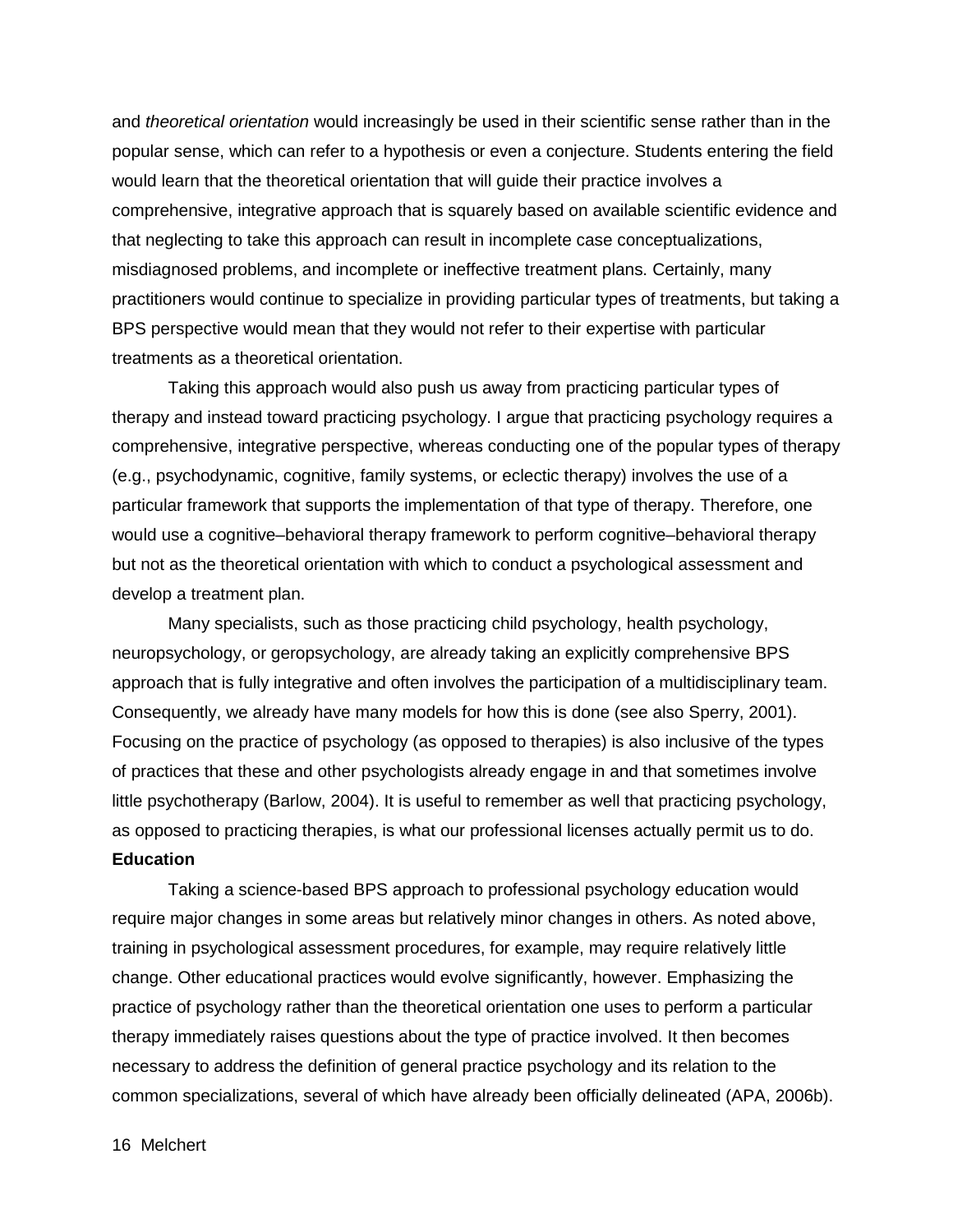A definition of general practice psychology needs to be formulated before it is possible to identify the specific assessment, intervention, and other competencies that are necessary for students preparing to enter that type of practice. The APA accreditation standards currently require that accredited professional psychology graduate and internship training programs provide education that is "broad and general preparation for practice at the entry level" (Committee on Accreditation, 2005, p. 5). "Broad and general" practice, however, is not further defined. Doing so would have implications for the range of assessment procedures, treatments, and populations in which one should demonstrate competence to engage in general psychological practice. This would then have implications for the types of classroom, practicum, and internship training experiences that students would complete as well as for the nature and sequencing of any specialized training that they might also complete.

The assessment and accreditation of educational programs in the United States in general has shifted to a competencies-based approach, as opposed to a core curriculum approach, over the last 15 years (Nichols & Nichols, 2001). This requires that sets of competencies be identified before the assessment or accreditation review can take place. Organizing professional psychology around the practice of therapies makes it quite difficult to develop standardized approaches for assessing readiness for internship or licensure, because someone could be fully competent at conducting cognitive therapy, for example, but incompetent with regard to the general practice of psychology if he or she is not competent with a BPS approach to assessment and treatment planning with some range of populations. (The extent to which the inverse is true, however, is less clear.) Identifying what the practice of psychology entails at the general practitioner and specialized levels is essentially prerequisite to establishing standardized approaches to assessing competence to practice psychology. Doing so would then have ramifications for internship and licensure application procedures, which could begin requiring formal, standardized assessments of the competencies needed for particular types of practice or at least endorsements by those who could take responsibility for judging these competencies.

Emphasizing a BPS approach to professional psychology education might also result in stronger preparation in the scientific foundations of psychology than what is now typically required. Of course, changing curricula can be a very complex undertaking, but embracing a BPS approach might make it obvious that certain areas need to receive more attention than they often currently do for students to gain sufficient grounding in the biological, psychological, and sociocultural foundations of behavior.

#### **Research**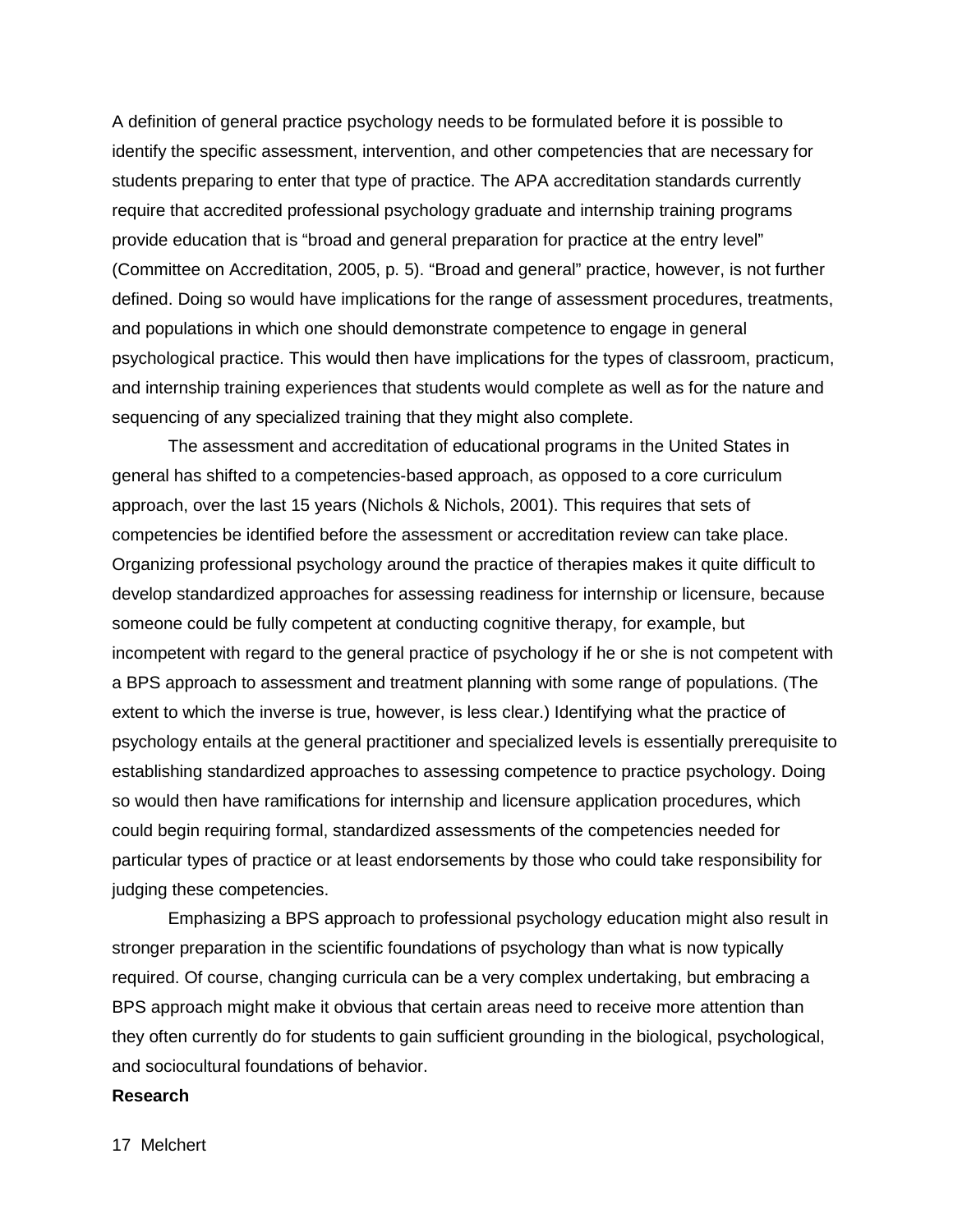Truly embracing a BPS approach to professional psychology would significantly increase practitioners' dependence on the scientific basis for their work. The often repeated criticism regarding the irrelevance of psychological science to practice will weaken as the breadth of the paradigmatic psychological knowledge we now have is more fully appreciated. Taking a BPS approach will also reduce the competition that has marked our history among the advocates of different schools, theories, and research methodologies and among those emphasizing biological, psychological, or social influences on behavior. If we are to take the next steps in the development of psychology as a science and a practice, it would be very helpful to bring together the various camps and schools around a shared conceptual framework, in part so that energies now spent on competition and partisanship instead can be invested in moving the field forward. For example, arguments between advocates of quantitative and qualitative research methodologies have become quite divisive for the field (Rychlak, 2005). When a comprehensive BPS approach is endorsed, however, it becomes difficult to argue that quantitative neuroscience "bench research" is irrelevant if it is focused on understanding important brain mechanisms. Likewise, it becomes difficult to criticize qualitative research involving, for example, ethnographies designed to uncover universal psychological attributes shared by humans across cultures. A more pluralistic appreciation for the full range of exploratory, correlational, and disconfirmatory research methodologies will develop when the commitment to understanding the complex, interrelated, BPS nature of human psychology is strengthened.

In an evidence-based BPS approach to practice, one chooses the interventions that are most likely to be effective on the basis of the question at hand, not the interventions one happens to have been trained in or knows the best. Likewise, in an evidence-based BPS approach to science, one selects research methods on the same basis. Taking this approach will help orient the field toward problems and phenomena to be understood and away from camps devoted to researching particular topics using their preferred conceptualizations or familiar methodologies, a tendency that can impede scientific progress (Sternberg & Grigorenko, 2001).

#### **Conclusion**

 It is time for us to move away from the preparadigmatic era in professional psychology. That era truly was remarkably successful in terms of both science and practice, but current scientific evidence no longer supports choosing from a selection of theoretical orientations for guiding one's approach to psychological practice. The amount of widely accepted knowledge in the tremendously complex and young field of psychology was limited until recently, but this is no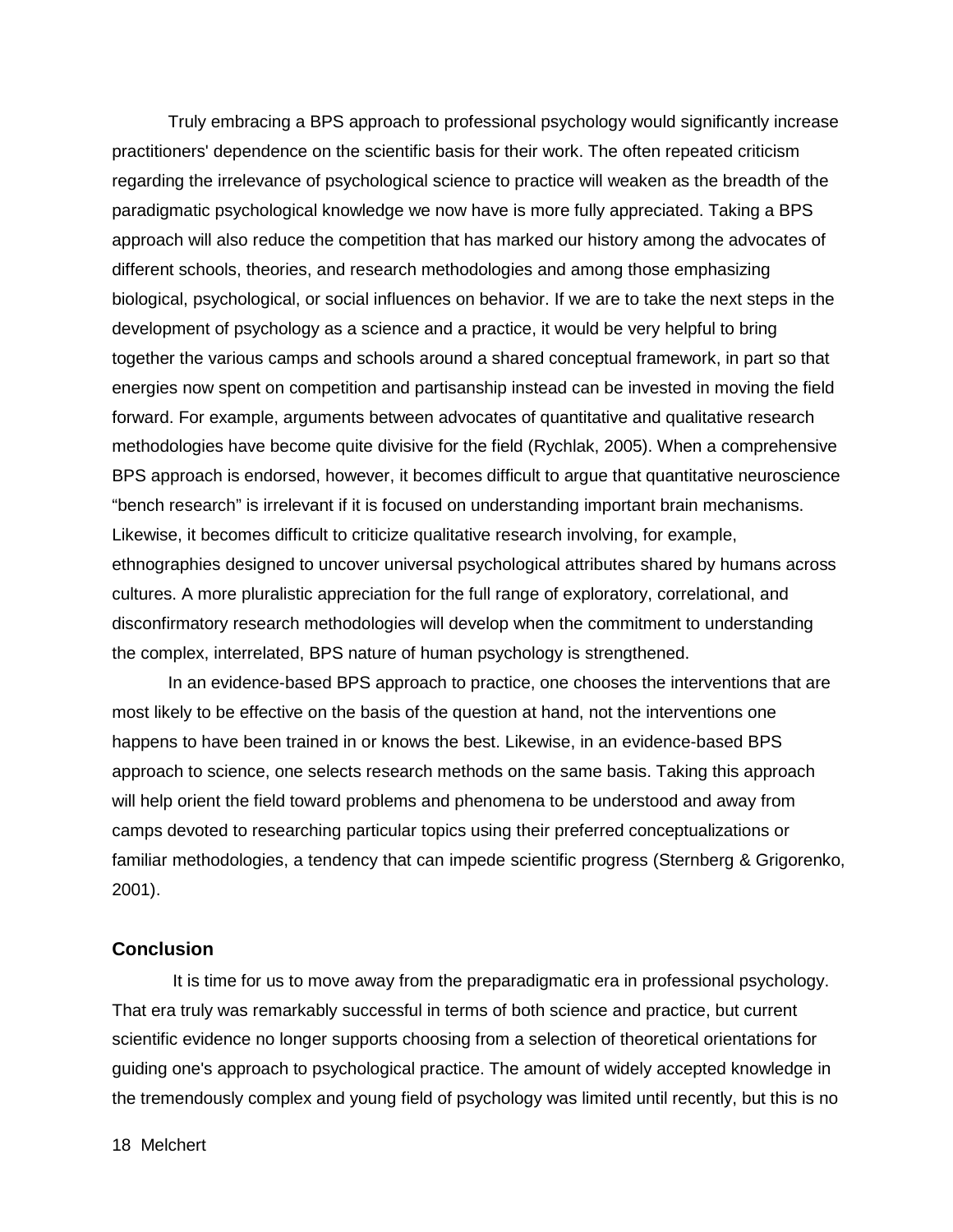longer the case, and there is now widespread agreement regarding the adequacy of explanations for many aspects of psychological development and functioning.

Updating the basic frameworks that we use to conceptualize psychological practice is obviously a major and serious undertaking, but the continued development of the profession requires that our practice guidelines and educational curricula are scientifically current. Current scientific knowledge regarding human development and functioning clearly points to a comprehensive, integrative conceptual framework that can accommodate the highly complex and integrated BPS nature of human beings. The BPS approach, advocated by Engel (1977) 30 years ago, has become widely known and accepted by the health care professions because it satisfies these requirements. Consequently, it is a good candidate for replacing the myriad theoretical orientations that have resulted in numerous contradictions and conflicts for professional psychology over the years.

For those not already using a BPS framework in their practice, embracing this type of conceptual framework could be very challenging. The amount of work involved in developing new training and practice guidelines for implementing this type of approach is also daunting. Unifying psychologists around a common, science-based perspective, however, would have major benefits, among which is the potential to develop a much more unified voice for applying psychological research and practice to the extremely important mental health and social issues faced by societies around the world. Given that ours is a science-based profession, it appears that we cannot avoid the question of whether recent scientific progress requires that we now take these next steps in strengthening the scientific foundations of the profession.

#### **References**

- American Psychiatric Association (2000). Diagnostic and statistical manual of mental disorders (4th ed., text rev.). Washington, DC: Author.
- American Psychiatric Association (2004). American Psychiatric Association practice guidelines for the treatment of psychiatric disorders. Arlington, VA: Author.
- American Psychological Association (2002). Ethical principles of psychologists and code of conduct. American Psychologist, 57, 1060–1075.
- American Psychological Association (2003). Guidelines in multicultural education, training, research, practice, and organizational change for psychologists. American Psychologist, 58, 377–402.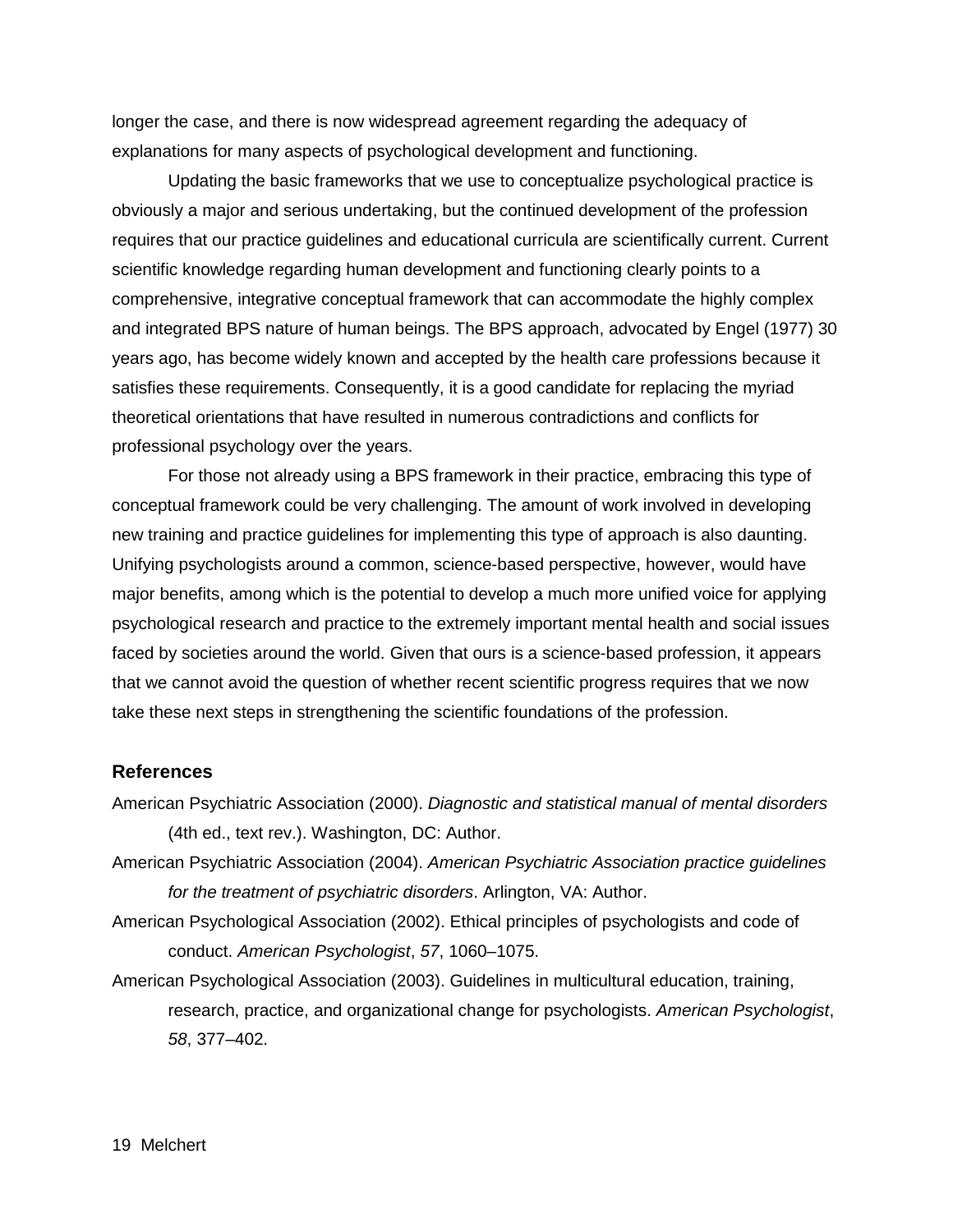- American Psychological Association (2005a). American Psychological Association policy statement on evidence-based practice in psychology. Retrieved May 6, 2006, from http://www2.apa.org/practice/ebpstatement.pdf
- American Psychological Association (2005b). APA members by membership status. Retrieved May 6, 2006, from http://researchapa.org/profile2005t3.pdf
- American Psychological Association (2006a). Health Care for the Whole Person statement of vision and principles. Retrieved May 2, 2006, from http://www.apa.org/practice/hcwp\_statement.html

American Psychological Association (2006b). Specialties and proficiencies in professional psychology Retrieved September 2, 2006, from www.apa.org/crsppp.rsp.html

- Association of Psychology Postdoctoral and Internship Centers (2005). Uniform application. Retrieved May 6, 2006, from http://www.appic.org/downloads/AAPI2006–07.doc
- Barlow, D. H. (2004). Psychological treatments. American Psychologist, 59, 869–878.
- Beauchamp, T. L., Childress, J. F. (2001). Principles of biomedical ethics (5th ed.). New York: Oxford University Press.

Beutler, L. E. (1983). Eclectic psychotherapy: A systematic approach. New York: Pergamon.

- Boll, T. (Ed.) (2004). Handbook of clinical health psychology. Washington, DC: American Psychological Association.
- Brown, D., Scheflin, A. W., Hammond, D. C. (1998). Memory, trauma treatment, and the law. New York: Norton.
- Buss, D. M. (1991). Evolutionary personality psychology. Annual Review of Psychology, 42, 459–491.
- Caspi, A., Sugden, K., Moffitt, T. E., Taylor, A., Craig, I. W., Harrington, H., et al. (2003, July 18). Influence of life stress on depression: Moderation by a polymorphism in the 5-HTT gene. Science, 301, 386–389
- Chaffin, M., Hanson, R., Saunders, B. E., Nichols, T., Barnett, D., Zeanah, C., et al. (2006). Report of the APSAC Task Force on Attachment Therapy, Reactive Attachment Disorder, and Attachment Problems. Child Maltreatment, 11, 76–89.
- Committee on Accreditation (2005). Guidelines and principles for accreditation of programs in professional psychology. Washington, DC: American Psychological Association.
- Corsini, R. J., Wedding, D. (2000). Current psychotherapies (6th ed.). Itasca, IL: Peacock.

Dollard, J., Miller, N. E. (1950). Personality and psychotherapy. New York: McGraw-Hill.

Driver-Linn, E. (2003). Where is psychology going? Structural fault lines revealed by psychologists' use of Kuhn. American Psychologist, 58, 269–278.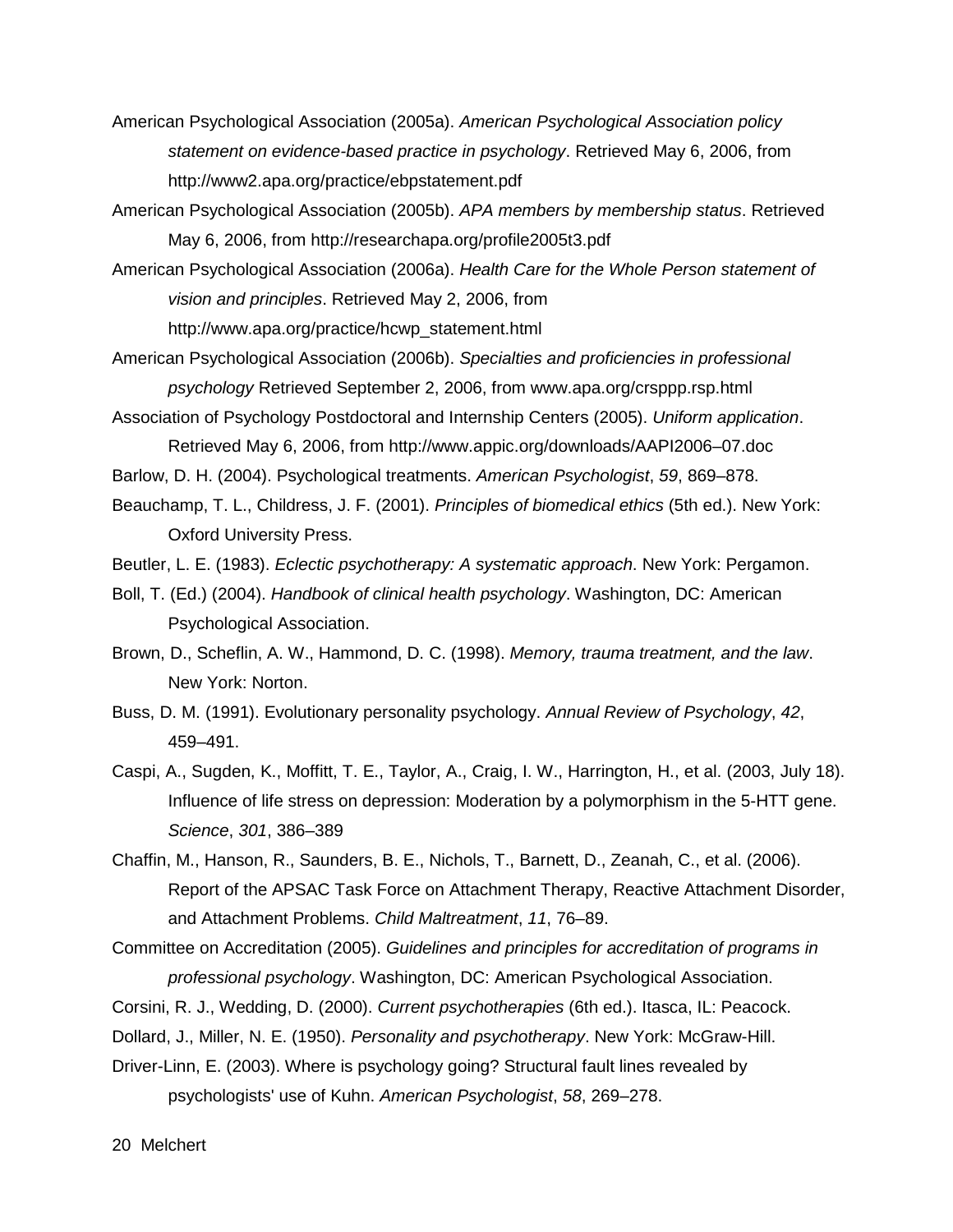- Duffy, F. F., West, J. C., Wilk, J., Narrow, W. E., Hales, D., Thompson, J., et al. (2002). Chapter 21: Mental health practitioners and trainees. Retrieved May 2, 2006, from the Substance Abuse and Mental Health Services Administration Web site: http://www.mentalhealth.samhsa.gov/publications/allpubs/SMA04–3938/Chapter21.asp
- Engel, G. L. (1977, April 8). The need for a new medical model: A challenge for biomedicine. Science, 196, 129–136.
- Eysenck, H. J. (1960). The place of theory in psychology. In H. J. Eysenck (Ed.), Experiments in personality (pp. 305–315). London: Routledge & Kegan Paul.
- Eysenck, H. J. (1984). The place of individual differences in a scientific psychology. In J. Royce & L. Moos (Eds.), Annals of theoretical psychology (pp. 17–114). New York: Plenum Press.
- Eysenck, H. J. (1997). Personality and experimental psychology: The unification of psychology and the possibility of a paradigm. Journal of Personality and Social Psychology, 73, 1224–1237.
- Eysenck, H. J., Eysenck, S. B. G. (1969). Personality structure and measurement. London: Routledge & Kegan Paul.
- Fanselow, M. S., & Poulos, A. M. (2005). The neuroscience of mammalian associative learning. Annual Review of Psychology, 56, 207–234.
- Fishman, D. B., & Messer, S. B. (2005). Case-based studies as a source of unity in applied psychology. In R. J. Sternberg (Ed.), Unity in psychology: Possibility or pipedream? (pp. 37–59). Washington, DC: American Psychological Association.
- Frank, J. D. (1961). Persuasion and healing. Baltimore: Johns Hopkins University Press.
- Frankel, R. M., Quill, T. E., McDaniel, S. H. (Eds.) (2003). The biopsychosocial approach: Past, present, and future. Rochester, NY: University of Rochester Press.
- French, T. M. (1933). Interrelations between psychoanalysis and the experimental work of Pavlov. American Journal of Psychiatry, 89, 1165–1203.
- Friston, K. J. (2005). Models of brain function in neuroimaging. Annual Review of Psychology, 56, 57–87.
- Gardner, H. (2005). Scientific psychology: Should we bury it or praise it? In R. J. Sternberg (Ed.), Unity in psychology: Possibility or pipedream? (pp. 77–90). Washington, DC: American Psychological Association.
- Gottesman, I. I., & Hanson, D. R. (2005). Human development: Biological and genetic processes. Annual Review of Psychology, 56, 263–286.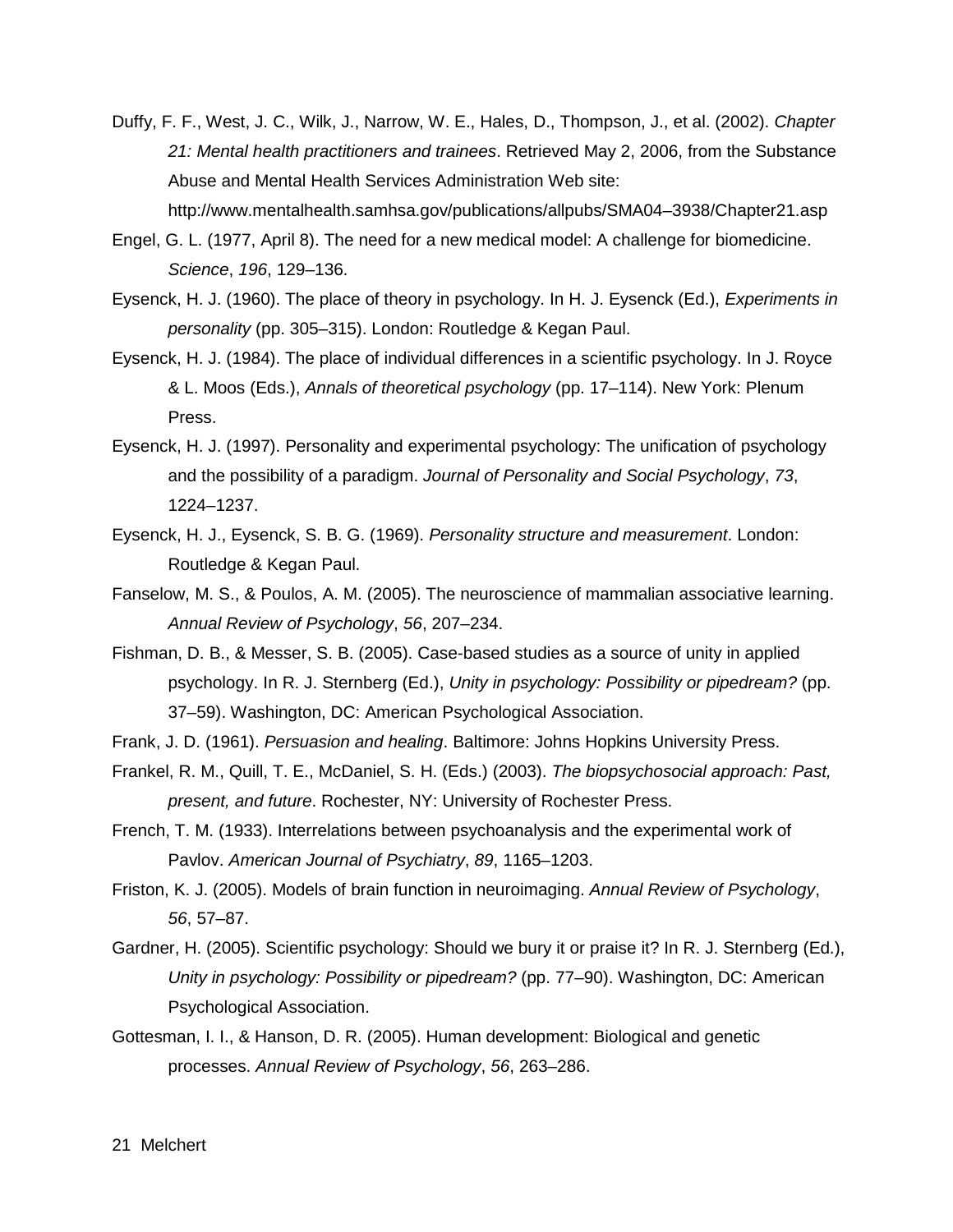- Greenfield, P. M., Keller, H., Fuligni, A., & Maynard, A. (2003). Cultural pathways through universal development. Annual Review of Psychology, 54, 461–490.
- Herbert, J. D., & Gaudiano, B. A. (2001). The search for the Holy Grail: Heart rate variability and thought field therapy. Journal of Clinical Psychology, 57, 1207–1214.
- Holland, J. (1975). Adaptation in natural and artificial systems. Ann Arbor: University of Michigan Press.
- Hollon, S. D., Stewart, M. O., & Strunk, D. (2006). Enduring effects for cognitive behavior therapy in the treatment of depression and anxiety. Annual Review of Psychology, 57, 285–315.
- Jensen, J. P., Bergin, A. E., & Greaves, D. W. (1990). The meaning of eclecticism: New survey and analysis of components. Professional Psychology: Research and Practice, 2, 124– 130.
- Joint Commission on the Accreditation of Healthcare Organizations (2006). Comprehensive accreditation manual for behavioral health care. Oakbrook Terrace, IL: Author.
- Kagan, J. (2003). Biology, context, and developmental inquiry. Annual Review of Psychology, 54, 1–23.
- Kandel, E. R. (2006). In search of memory: The emergence of a new science of mind. New York: Norton.
- Kaslow, N. J., Borden, K. A., Collins, F. L., Forrest, L., Illfelder-Kaye, J., Nelson, P. D., et al. (2004). Competencies conference: Future directions in education and credentialing in professional psychology. Journal of Clinical Psychology, 60, 699–712.
- Kazdin, A. E. (1996). Combined and multimodal treatments in child and adolescent psychotherapy: Issues, challenges, and research directions. Clinical Psychology: Science and Practice, 3, 69–100.
- Kelly, E. L. (1961). Clinical psychology—1960. Report of survey findings. Newsletter: Division of Clinical Psychology of the American Psychological Association, 14, 1–11.
- Kendler, H. W. (2002). Romantic versus realistic views of psychology. American Psychologist, 57, 1125–1126.
- Kuhn, T. S. (1962). The structure of scientific revolutions. Chicago: University of Chicago Press.
- Kuhn, T. S. (1974). The structure of scientific revolutions (2nd ed.). Chicago: University of Chicago Press.
- Lakatos, I. (1970). Falsification of the methodology of scientific research programmes. In I. Lakatos & A. Musgrave (Eds.), *Criticism and the growth of knowledge* (pp. 19–129). Cambridge, England: Cambridge University Press.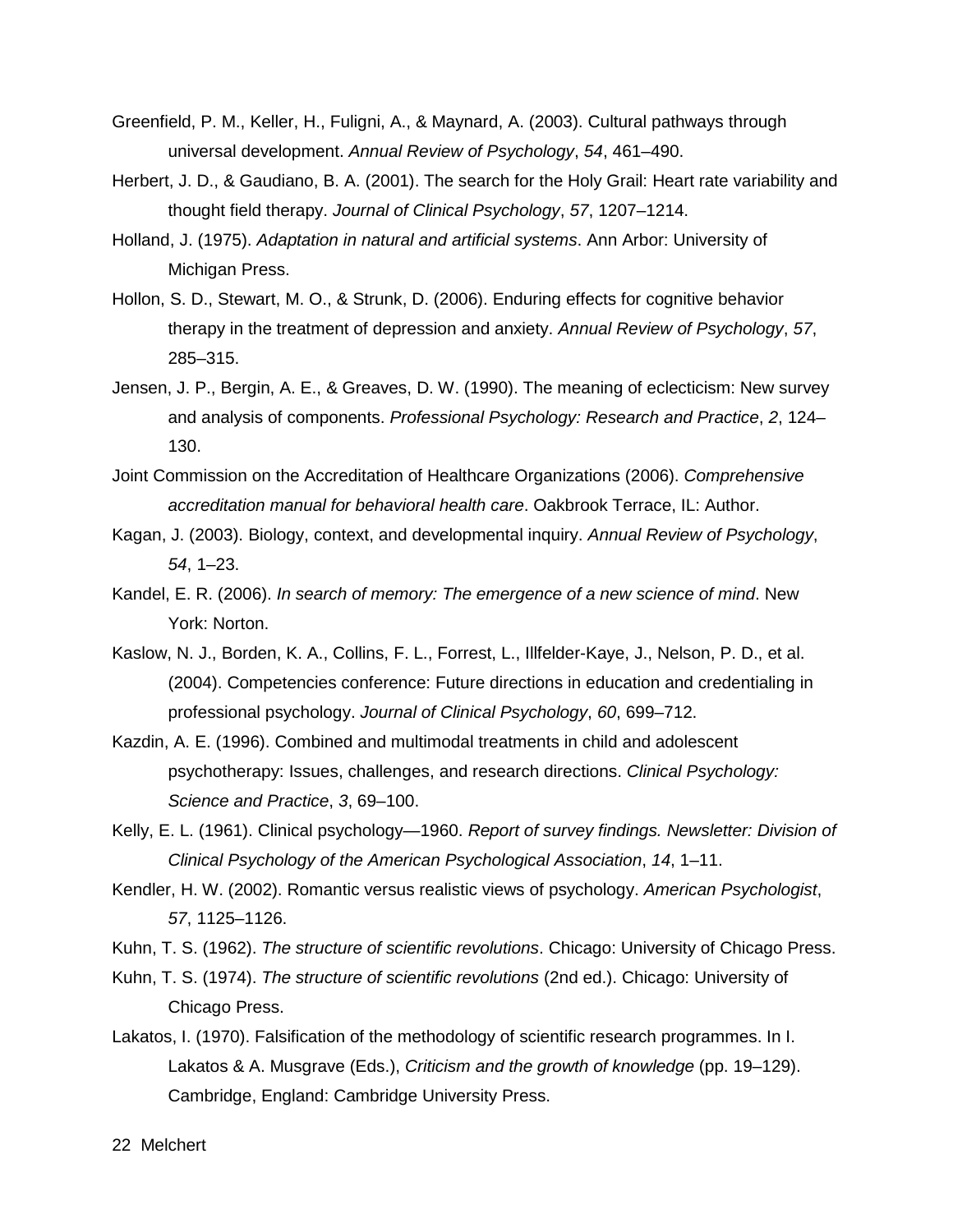Larson, D. (1980). Therapeutic schools, styles, and schoolism: A national survey. Journal of Humanistic Psychology, 20, 3–20.

Laudon, L. (1977). Progress and its problems. Berkeley: University of California Press.

Leonardo, E. D., & Hen, R. (2006). Genetics of affective and anxiety disorders. Annual Review of Psychology, 57, 117–137.

Lezak, M. (2004). Neuropsychological assessment. New York: Oxford University Press.

- Lipsey, M. W., & Wilson, D. B. (1993). The efficacy of psychological, educational, and behavioral treatment: Confirmation from meta-analysis. American Psychologist, 48, 1181–1209.
- Malmgren, H. (2003). The theoretical basis of the biopsychosocial model. In P. White (Ed.), Biopsychosocial medicine: An integrated approach to understanding illness (pp. 21–35). Oxford, England: Oxford University Press.
- McAdams, D. P., & Pals, J. L. (2006). A new Big Five: Fundamental principles for an integrative science of personality. American Psychologist, 61, 204-217.
- McLaren, N. (1998). A critical review of the biopsychosocial model. Australian and New Zealand Journal of Psychiatry, 32, 86–92.
- Merton, R. K. (1957). Priorities in scientific discovery. American Sociological Review, 22, 635– 659.
- Messer, S. B. (1992). A critical examination of belief structures in integrative and eclectic psychotherapy. In J. C. Norcross & M. R. Goldfried (Eds.), Handbook of psychotherapy integration (pp. 130–168). New York: Basic Books.
- Meyer, A. (1917). Progress in teaching psychiatry. Journal of the American Medical Association, 69, 861–863.
- Meyer, G. J., Finn, S. E., Eyde, L. D., Kay, G. G., Moreland, K. L., Dies, R. R., et al. (2001). Psychological testing and psychological assessment: A review of evidence and issues. American Psychologist, 56, 128–165.
- National Institute of Mental Health(2006). Strategic plans and priorities. Retrieved May 2, 2006, from http://www.nimh.nih.gov/strategicplanmenu.cfm
- Nichols, J. O., Nichols, K. W. (2001). General education assessment for improvement of student academic achievement: Guidance for academic departments and committees. New York: Agathon Press.
- Norcross, J. C. (1986). Eclectic psychotherapy: An introduction and overview. In J. C. Norcross (Ed.), Handbook of eclectic psychotherapy (pp. 3–24). New York: Brunner/Mazel.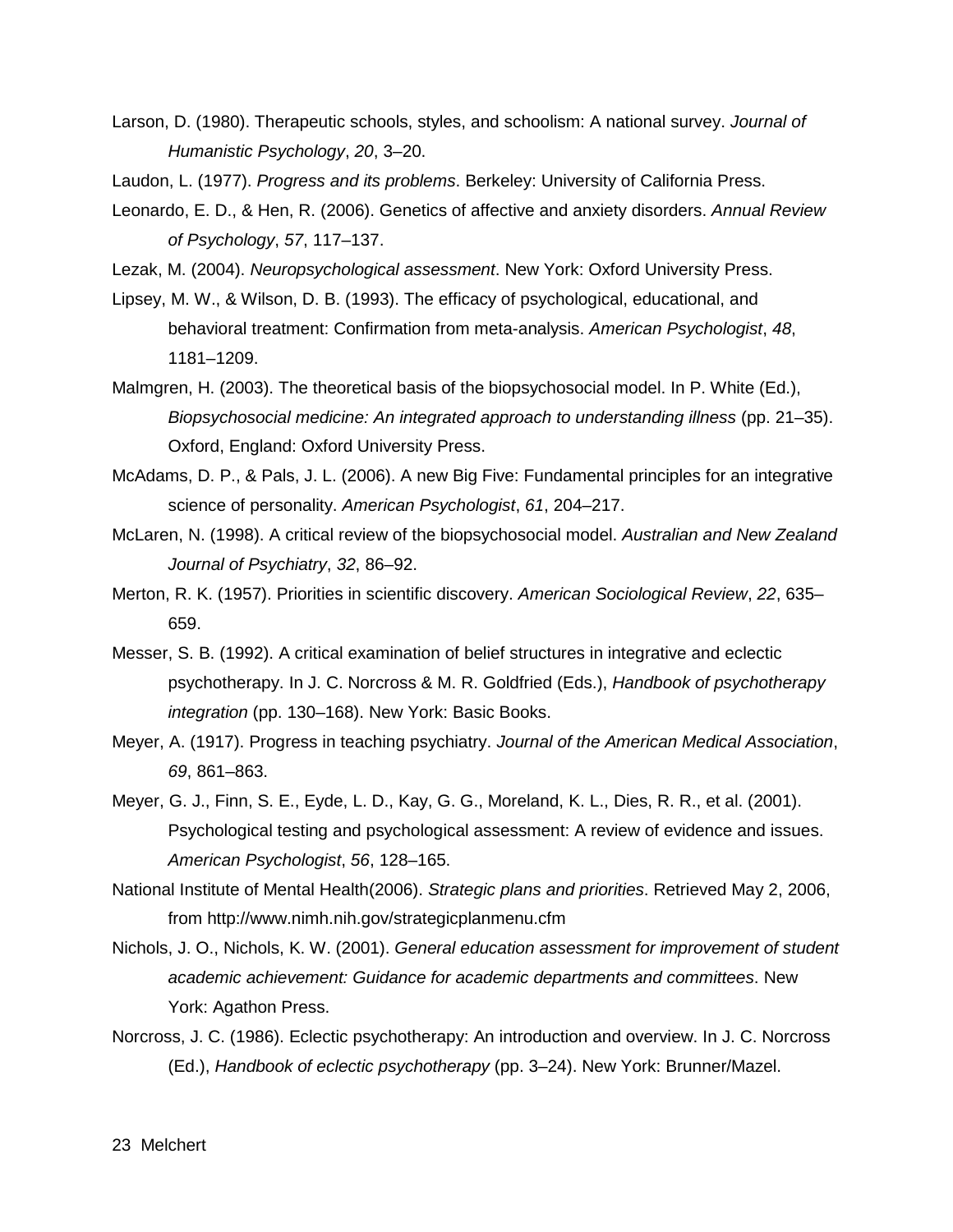- Norcross, J. C. (2005). A primer on psychotherapy integration. In J. C. Norcross & M. R. Goldfried (Eds.), Handbook of psychotherapy integration (2nd ed., (pp. 3–23). New York: Oxford University Press.
- Norenzayan, A., & Heine, S. J. (2005). Psychological universals: What are they and how can we know? Psychological Bulletin, 131, 763–784.
- Perkins, B. R., & Rouanzoin, C. C. (2002). A critical evaluation of current views regarding eye movement desensitization and reprocessing (EMDR): Clarifying points of confusion. Journal of Clinical Psychology, 58, 77–97.

Popper, K. (1959). The logic of scientific discovery. New York: Basic Books.

- Prochaska, J. O., DiClemente, C. C. (1984). The transtheoretical approach: Crossing the traditional boundaries of therapy. Homewood, IL: Dow Jones-Irvin.
- Rosenzweig, S. (1936). Some implicit common factors in diverse methods in psychotherapy. American Journal of Orthopsychiatry, 6, 412–415.
- Rychlak, J. F. (2005). Unification in theory and method: Possibilities and impossibilities. In R. J. Sternberg (Ed.), Unity in psychology: Possibility or pipedream? (pp. 145–158). Washington, DC: American Psychological Association.
- Shadish, W. R., Navarro, A. M., Matt, G. E., & Phillips, G. (2000). The effects of psychological therapies under clinically representative conditions: A meta-analysis. Psychological Bulletin, 126, 512–529.
- Shapere, D. (1977). Scientific theories and their domains. In F. Suppe (Ed.), The structure of scientific theories (2nd ed., (pp. 518–565). Urbana: University of Illinois Press.
- Sharpe, V. A., Faden, A. I. (1998). Medical harm: Historical, conceptual, and ethical dimensions of iatrogenic illness. Cambridge, England: Cambridge University Press.
- Shippmann, J. S., Ash, R. A., Battista, M., Carr, L., Eyde, L. D., Hesketh, B., et al. (2000). The practice of competency modeling. Personnel Psychology, 53, 703–740.
- Sokal, R., Sneath, H. (1963). Principles of numerical taxonomy. London: Freeman.
- Sperry, L. (2001). Integrative and biopsychosocial therapy. Alexandria, VA: American Counseling Association.
- Sternberg, R. J. (2005). Unifying the field of psychology. In R. J. Sternberg (Ed.), Unity in psychology: Possibility or pipedream? (pp. 3–14). Washington, DC: American Psychological Association.
- Sternberg, R. J., & Grigorenko, E. L. (2001). Unified psychology. American Psychologist, 56, 1069–1079.